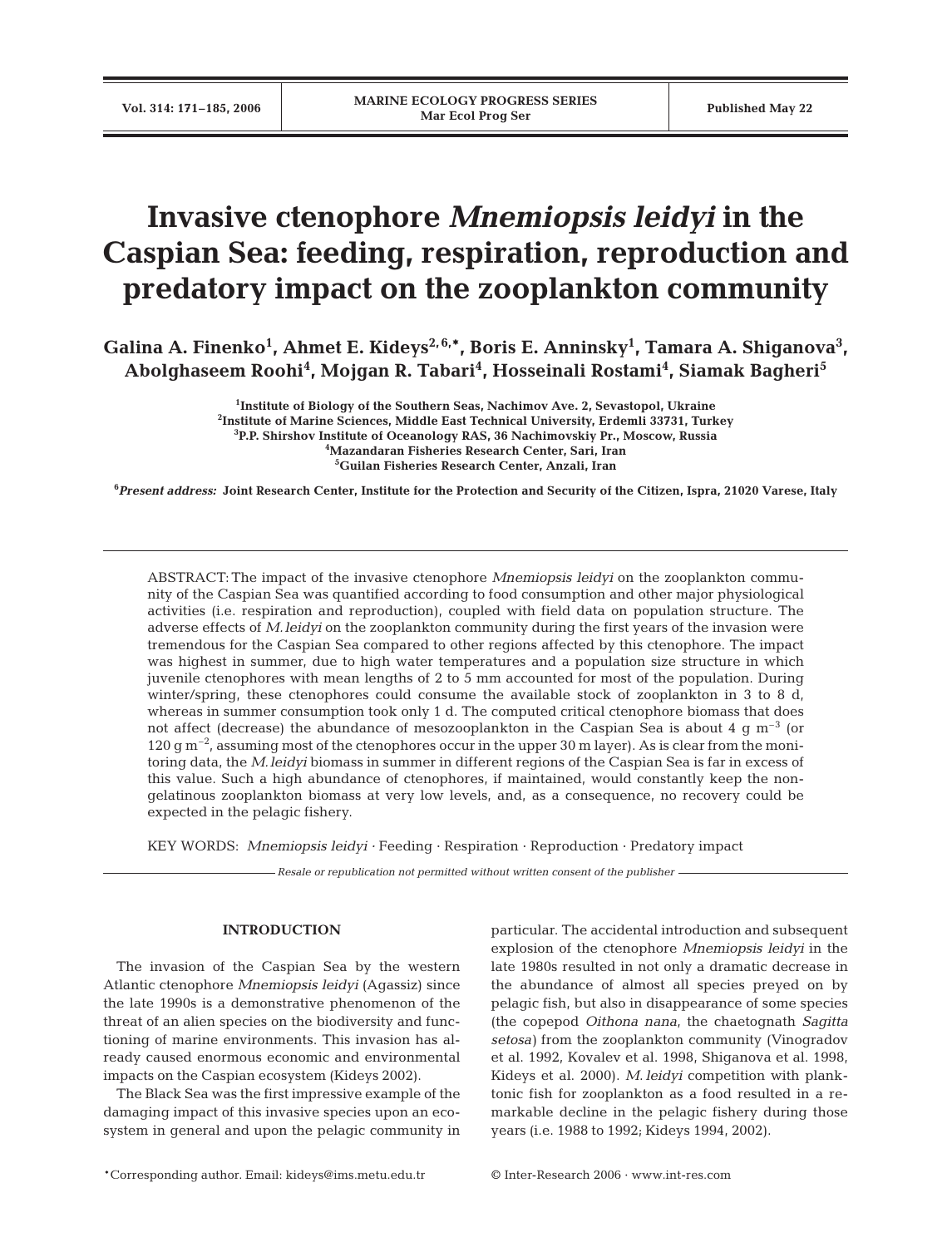The possibility of this ctenophore invading other neighboring ecosystems, notably the Caspian Sea, was mentioned (Dumont 1995, GESAMP 1997). And, as expected, this species was reported to be in the Caspian Sea by November 1999 (Ivanov et al. 2000). Most probably *Mnemiopsis leidyi* was transported into the central or southern Caspian from the Black Sea or the Sea of Azov in the ballast waters of ships through the Volga-Don Canal (Ivanov et al. 2000).

Investigations of the new invader to the Caspian Sea in 2000 to 2001 showed that it was found almost everywhere, including the northwestern Caspian, where salinity exceeded 4 ppt (Shiganova et al. 2003). There was an increasing trend in the abundance of *Mnemiopsis leidyi* in 2001 compared to 2000. In August 2001, the average and maximum biomasses of *M*.*leidyi* over the entire middle and southern Caspian Sea were as high as 120 and 351 g wet weight (WW)  $m^{-2}$ , respectively, compared to a mean value of 60 g  $m^{-2}$  in the summer of 2000 (Shiganova et al. 2001, Kideys & Moghim 2003).

Non-gelatinous mesozooplankton in the northern Caspian showed a 5-fold density decrease and a 6-fold biomass decrease in October 2001, compared with July when *Mnemiopsis leidyi* was absent; the most considerable decline was in the density of copepods (Shiganova et al. 2001). The most drastic decrease in the zooplankton biomass appeared to be in the southern Caspian, where the highest biomasses of *M*. *ledyi* have been observed.

The impact of *Mnemiopsis leidyi* on the Caspian Sea ecosystem is expected to be greater than in the semienclosed Black Sea, as the former is a completely enclosed basin and, hence, has a greater sensitivity to invasion stresses (Dumont 1995). Since *M. leidyi* is a voracious predator and a competitor with planktivorous fish for zooplankton, a significant decline in catches of the main small pelagic fish (i.e. the kilka *Clupeonella* spp.) has already been reported for some riparian countries (Kideys et al. 2001a,b). Within 2 yr (2000 and 2001) an almost 50% decrease in the kilka catches of Iranian fishermen has occurred, with a minimum of 15 million US dollars financial revenue loss (Kideys & Moghim 2003).

Determination of the food consumption and major physiological rates (i.e. reproduction and respiration) of *Mnemiopsis leidyi*, along with monitoring the population and its condition *in situ*, are very important in assessing the impact of this predator on the pelagic community. Here, we attempt to quantify the predatory impact of the alien ctenophore *M. leidyi* on the zooplankton community by studying its feeding and respiration rates in the laboratory, as well as its abundance, biomass and population structure in different regions of the Caspian Sea. In our calculations we examined the case in which mesozooplankton is considered the main food source for *M. leidyi*, as this species has traditionally been considered to be a carnivore (Baker & Reeve 1974, Kremer 1979, Mutlu 1999, Finenko & Romanova 2000). Although there have been a number of experimental studies on the consumption of microplankton prey items by adult and, especially, by larval and post-larval *M. leidyi* (Stanlow et al. 1981, Stoecker et al. 1987, Costello & Coverdale 1998, Sullivan & Gifford 2004), their trophic impact on microplankton in the sea has not yet been estimated. An attempt was made recently by Sullivan & Gifford (2004), on the basis of their experimental values for the clearance rate of early stages of *M. leidyi* and Deason's (1982) ctenophore abundance of <10 mm length. This estimation showed the high clearing potential of *M. leidyi* larvae, which, at their maximum abundance, could potentially clear up to 60% of the water column per day. In addition, we attempted some preliminary calculations to estimate the predatory impact of small *M. leidyi* on the microplankton of the southern Caspian Sea.

### **MATERIALS AND METHODS**

**Chemical composition**. Measurements of ctenophore chemical composition were carried out from September to October 2001 using samples from the inshore waters of the southern Caspian Sea (Khazerebad region in the Mazandaran province of Iran). Ctenophores were collected daily with a net (mesh size: 500 µm) and put in large aquaria (20 l volume). All the collected animals were visually checked to be undamaged and maintaining activity typical for their natural behavior. The specimens were delivered to the laboratory within 1 h, where they were sorted using sieves and hand-selection in accordance with their sizes. As a result, the ctenophores were divided into 10 size groups: 1, 2, 5, 10, 15, 20, 25, 30, 35 and 40 mm. Pooled samples of about 300 specimens from the smallsized ctenophores (1 to 2 mm), 10 to 40 specimens from the middle groups (5 to 30 mm) and 4 to 5 specimens from the large-sized ctenophores (35 to 40 mm) were taken in triplicate from each individual size group. After carefully removing the adhering water (on nylon mesh with absorbent paper below), the ctenophores were placed into hermetically closed vials and frozen at –20°C. The samples were stored in a freezer for up to 10 d and thawed at ambient temperatures before chemical fixation. From 1 replicate of 0.2 to 0.5ml volume (0.2 to 0.5 g WW) separate subsamples were taken from freshly thawed homogenate for protein, lipids, carbohydrates and free amino acids (see Table1). Protein was fixed by  $3\%$  TCA solution, lipids by 2:1 (v/v)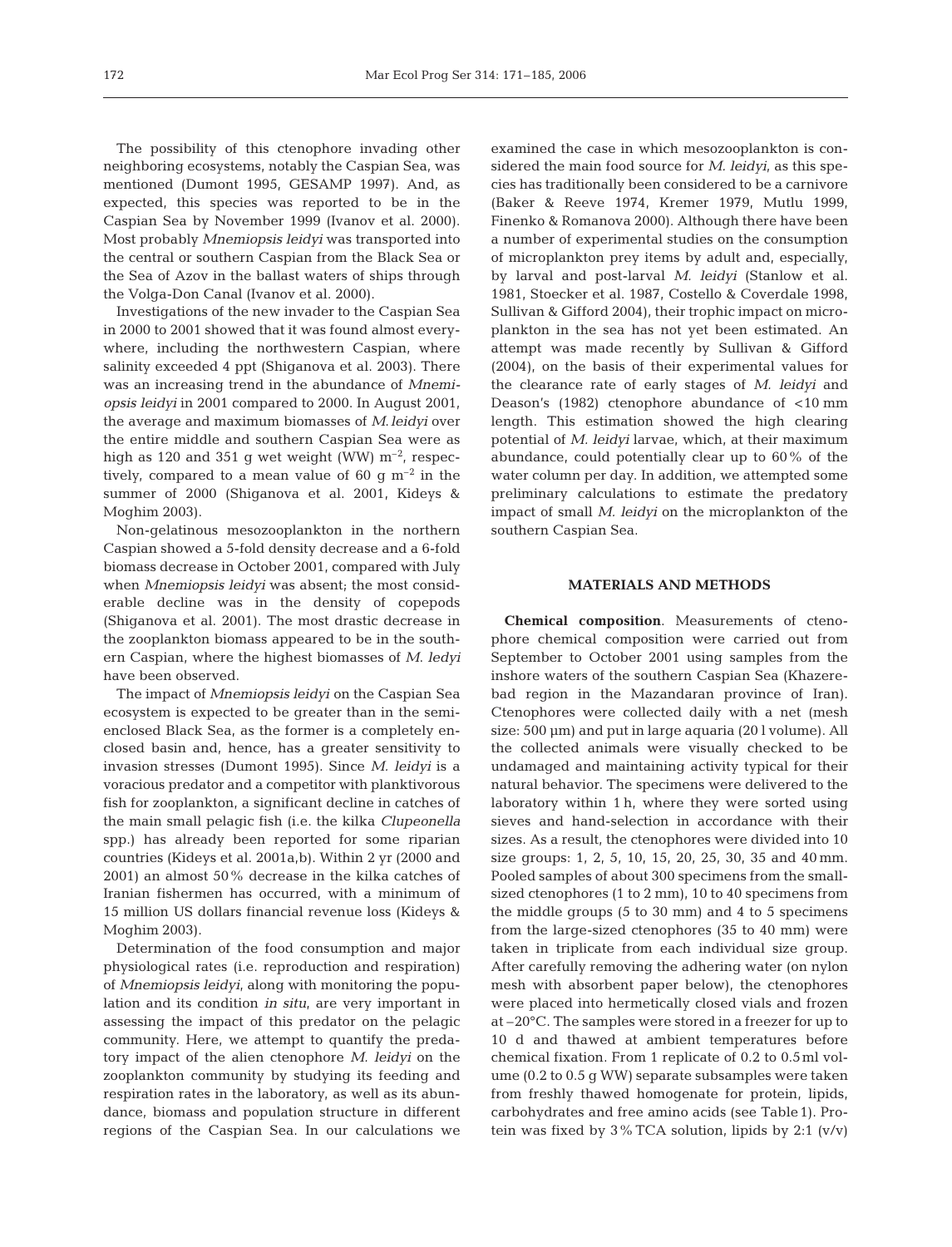chloroform/methanol (Folch et al. 1957) and carbohydrates and free amino acids by 80% ethanol (Zaslavsky 1980).

Protein was measured with the Lowry method modified by Hartree using HSA as a standard (Hartree 1972). Amino acids (ninhydrine-positive substances) were measured by the Pochinok method with D,L-α-alanine as a standard (Kuzmenko 1975). Carbohydrates were determined by the Dubois method with D-glucose as a standard (Dubois et al. 1956). Total lipids were estimated by the method of Amenta (Amenta 1964, Clarke et al. 1992); the standard was triolein/cholesterol (1:1).

Organic matter content in the ctenophores was determined by summing all the organic constituents. Calorific value of the ctenophore tissues was calculated, using standard energy equivalents, to be 5.65 cal  $mg^{-1}$  for protein, 9.45 cal  $mg^{-1}$  for lipids and 4.10 cal mg–1 for carbohydrates (Omori & Ikeda 1984).

These techniques of biochemical measurements have previously been evaluated (Clarke et al. 1992) and assessed to be reliable for determination of the proximate biochemical composition of gelatinous zooplankton.

**Feeding experiments.** The ctenophores utilized for feeding experiments were collected in the same region (i.e. Khazarabad) and using the same collection methods as those for chemical analyses; they were subsequently placed in 201 aquaria. Within 1 to 2h after sampling undamaged specimens were very carefully selected from the aquaria for use in the experiments.

The zooplankton prey specimens were collected daily by horizontal tows (3 tows each of 10 min duration) using a 100µm net, followed by filtration through a coarse mesh, basically to remove *Mnemiopsis leidyi*. Prey items consisted mostly of nauplii, copepodites and adults of the copepod *Acartia* sp. (mixture of *A. clausi* and *A. tonsa*). Seawater filtered through a 30µm mesh was added to the samples to bring the total volume of containers with zooplankton stock to 1000 ml. Prior to the experiments, the number of *Acartia* was counted 3 times in 10 ml subsamples from the stock container. To ensure an initial concentration of about 100 adult and copepodite *Acartia* per liter in each experimental container (volume of 5 l), we added a specific volume (ranging from 85 to 140 ml for the various experiments) that was calculated from the average concentration of *Acartia* in the stock container. The food concentration ranged from 0.8 to 2.1 mg  $l^{-1}$  of *Acartia* (adults and copepodites) and from  $0.07$  to  $0.45$  mg  $l^{-1}$  of nauplii (see Table 2). These concentrations were within the range of zooplankton biomasses in the Caspian Sea, which, in the summer of 2001, varied between 60 and 700 mg m–3, depending on the region (Shiganova et al. 2004). Experiments with the 3 size groups of *M. leidyi* (lengths of 4–5, 9–10 and 15–20 mm and average wet weights of 0.04, 0.22 and 0.92g, respectively) in individual containers, were carried out on 4 replicates at 21°C during a 6 h period (between 12:00 and 18:00h in most of the experiments) in the dark, to avoid local aggregation of prey and predators. Because there are some diel variations in the *in situ* feeding rate of *M. leidyi* (Sergeeva et al. 1990), the timing of our experiments was chosen to obtain the mean daily consumption rate. For experiments, 10 ctenophores from the first size group and 5 ctenophores each from the second and third size groups were added to each container. Two containers with the same initial concentration of zooplankton, but without ctenophores, were used as controls. The container volume, density of predators and duration of the experiments were chosen to obtain a statistically significant feeding response. As has been shown for calanoid copepods, a decrease in the final prey abundance by 30 to 40% is optimal (Gifford 1993). The abundance of food items in our experimental containers decreased by about 40 to 45%, which is not much more than 40%, and we therefore do not believe that feeding activity changed in response to lowered food concentrations. No change occurred in the control vessels up to the end of the experiment.

After each experiment, ctenophores were removed from the experimental containers and water with zooplankton was filtered through a 30 µm mesh to reduce the total volume to 200–250 ml. The numbers of different stages of *Acartia* (nauplii, copepodites and adults) were counted in every container. The average prey biomass (mg  $l^{-1}$ ) was calculated from numbers and individual weights of each stage in the container. The clearance rate was computed by the difference between the control and the experimental containers at the end of the experiment using the equation:

$$
CR = V \times (\log C_c - \log C_e) / 0.4343 \times N \times T
$$

where CR is the clearance rate (ml ind.<sup>-1</sup> h<sup>-1</sup>), *V* is the volume of the experimental container (ml),  $C_c$  and  $C_e$ are the prey concentrations in the control and experimental containers (ind.  $ml^{-1}$ ), respectively, N is the number of *Mnemiopsis leidyi*, *T* is time (in hours) and 0.4343 is a coefficient used to change a natural logarithm into a base 10 logarithm. Regression analysis was performed to evaluate clearance rate as a function of body weight using the Microsoft Excel 98 software package.

The consumption rates of *Acartia* by *Mnemiopsis leidyi* were calculated from the clearance rate and mean abundance and from the individual weights of different stages (Stage I to V copepodites, males and females; Petipa 1957) in each container. The ration of copepod nauplii consumed was computed by taking into account their total number and mean wet weight (0.002 mg; Petipa 1957).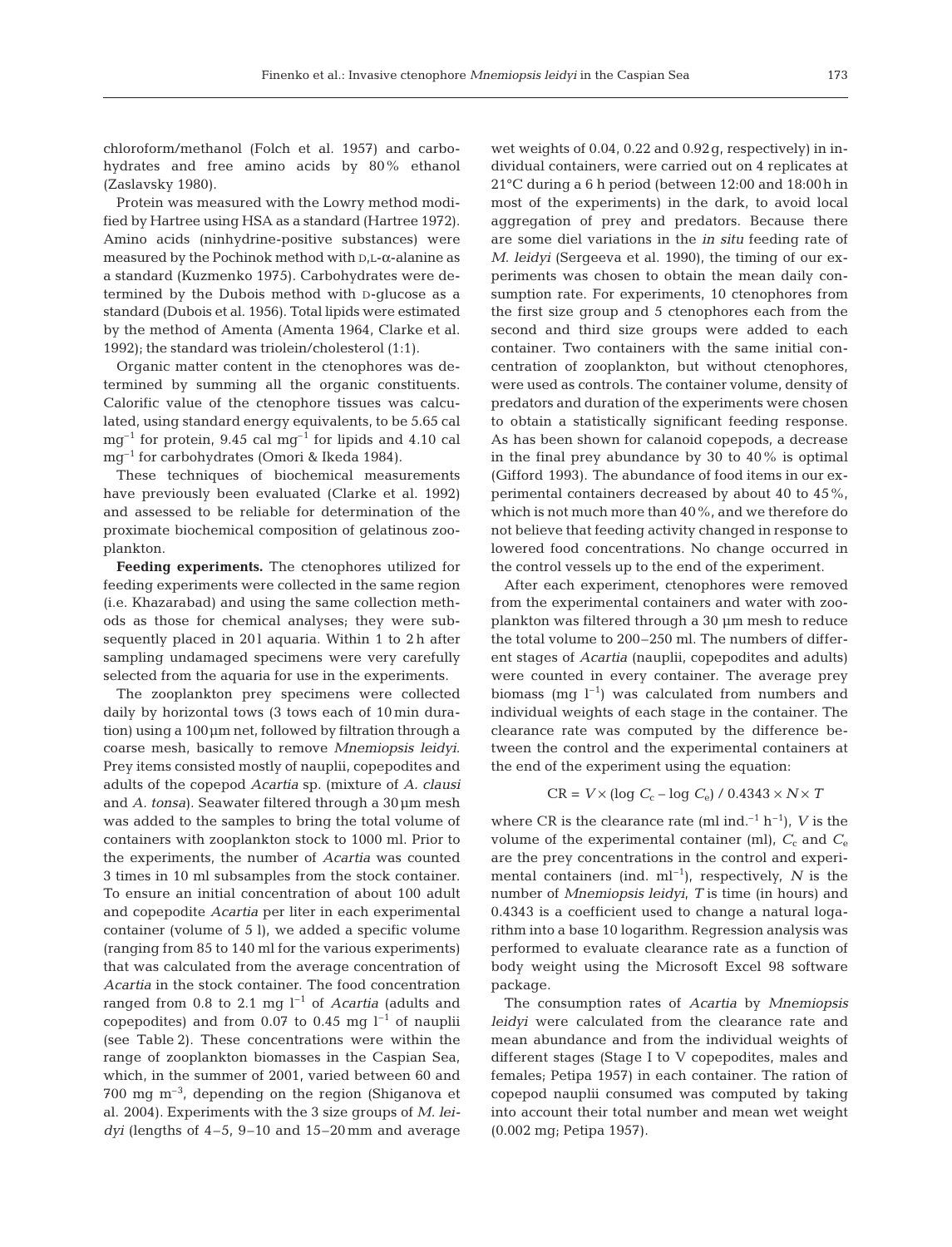Upon completion of the experiment, *Mnemiopsis leidyi* specimens from each experimental container were measured and their weight was calculated from the equation  $W = 0.0011L^{2.34}$ , where *W* is wet weight in grams and *L* is length in millimeters (Kideys & Moghim 2003).

**Respiration rate.** The respiration rate of *Mnemiopsis leidyi* was measured at an ambient temperature of 24°C in the dark in 250 ml volume bottles having 1 to 240 specimens each depending on the ctenophore's size. *M. leidyi* length ranged from 1.2 to 38 mm and wet weight ranged from 0.0015 to 2.46 g. The experimental and control (without animals) respirometers were incubated for 14 to 15 h; the oxygen concentration decreased 10% of initial values.

Calculations of the metabolic rates were made from the measured difference in oxygen concentrations in the experimental and control bottles. At the end of the incubation period, oxygen concentrations were measured in subsamples of seawater transferred into 30 ml bottles of biochemical oxygen demand (BOD). Oxygen concentrations were determined by titration using the Winkler method (Omori & Ikeda 1984).

**Reproduction.** Forty-seven experiments were performed to study the reproduction rate of *Mnemiopsis leidyi.* Freshly collected adult specimens of different sizes were placed in the 2 l filtered seawater containers and kept in the dark for spawning at 22 to 25°C. Because spawning in *M. leidyi* takes place at night (Pianka 1974, Zaika & Revkov 1994), we examined and counted the number of fertilized eggs and early embryos after 24 h, to be sure that spawning was complete. After examination, eggs and embryos were put into incubators (containing filtered water) for hatching at the same temperature 22 to 25°C, and, after another 24 h, the number of hatched eggs was estimated.

**Abundance, biomass and population dynamics.** To obtain data on temporal distribution, the ctenophores were collected monthly from shallow waters near Khazerabad, Iran (southern Caspian Sea), during the period from July 2001 to September 2002 (A. E. Kideys & A. Roohi unpubl. data). The sampling was done using a net (500 mm mesh size, with a 50 cm wide mouth opening) during daytime by vertical hauls from a depth of 5 m to the surface. Upon retrieval, samples were immediately examined, the ctenophores were counted and their total lengths were measured to the nearest 1mm; the size-specific abundance of ctenophores (in intervals of 10 mm) was estimated. Wet weight was calculated using the regression equation provided earlier in this section. The total biomass was computed as the sum of biomasses of all size groups.

In order to study the spatial distribution of the *Mnemiopsis leidyi* population in the northern, middle and southern Caspian, samples were taken during a cruise

in August 2001. The shallow northern region had a maximum depth of 24 m at its boundary with the middle Caspian and a minimum depth of 5 m close to the mouth of the Volga River. The surface-water temperatures varied from 26.6 to 30.9°C; salinity was 10‰ at the southernmost stations and 6‰ at the northernmost stations in the northern Caspian.

Hauls were obtained from 23 stations (Fig. 1). The sampling of *Mnemiopsis leidyi* was carried out using an ichthyoplankton net, with a 50 cm diameter mouth opening and a 500 mm mesh size. Samples were collected from near the bottom (5 to 24 m) to the surface in the northern Caspian and from 20 m depth (thermocline layer) to the surface in other regions. Simultaneously, mesozooplankton was sampled at 9 stations from 50 m depth to the surface: at 2 stations in the northern Caspian with Apshtein net (25 cm diameter, 95 µm mesh size), at 4 stations in the middle and at 3 stations in the southern Caspian with a Juday net (36 cm diameter, mesh size 112 mm). Samples were immediately fixed using 4% formaldehyde solution and analyzed using standard methods (Kiselev 1969).

Ctenophore biomass was calculated from the abundance and from the mean wet weight of each group. Wet weight was calculated using the regression equation given previously in this section. Total biomass was computed as the sum of the biomasses of all size groups.



Fig. 1. Sampling stations in the Caspian Sea in August 2001 (h, zooplankton and *Mnemiopsis leidyi* sampling; D, *M. leidyi* sampling only). The deepest stations were situated in the middle and southwestern areas, where depths varied from 35 to 735 m. Salinity in the middle and southern Caspian varied from 12.6 to 13.0‰; temperature varied from 23.1 to 27.1°C in the eastern part and from 23.0 to 27.5°C in the western part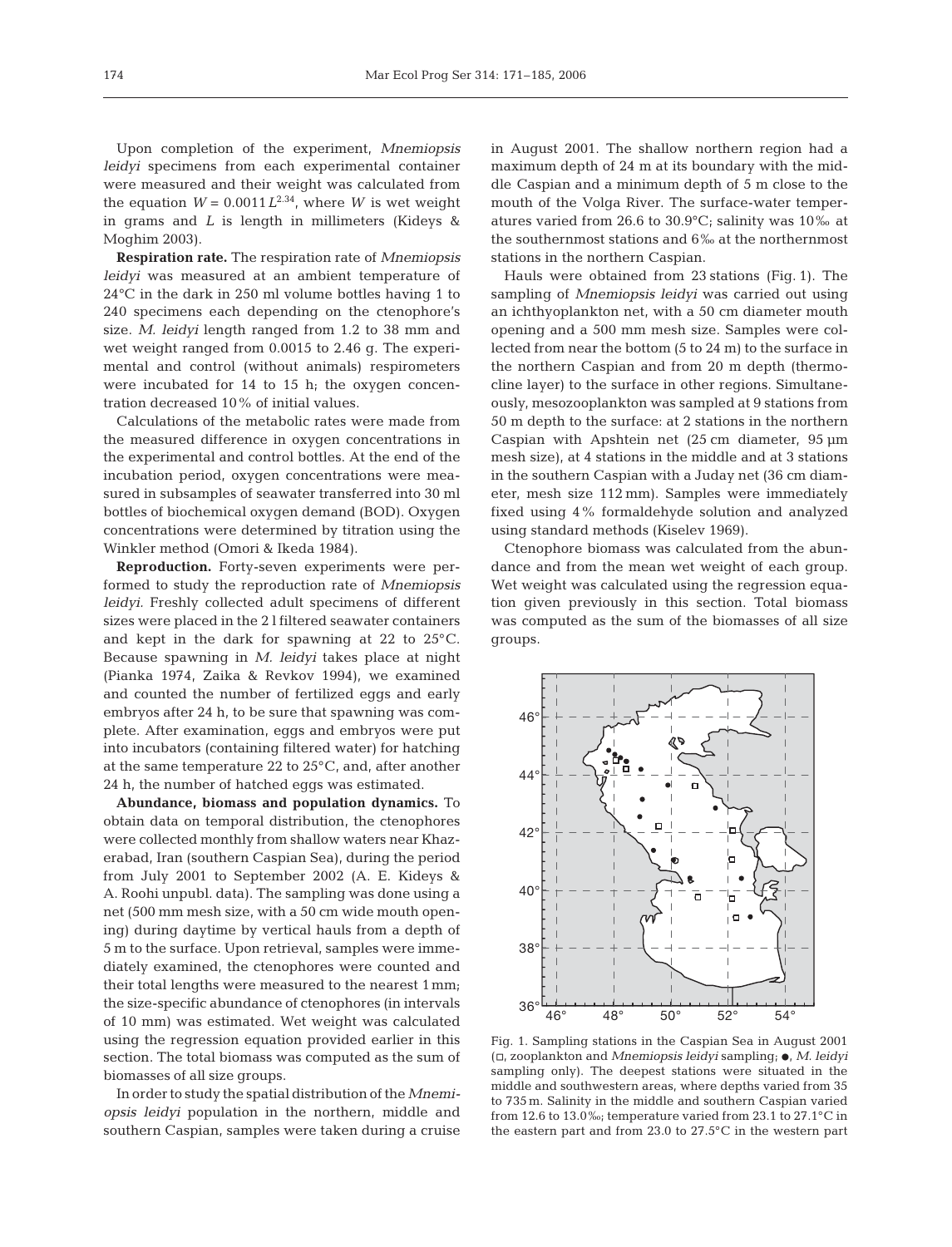| Component                                                           | Wet weight<br>$\text{(mg g}^{-1})$ (±SD)                                                    | Organic matter<br>$(\%)(\pm SD)$                                | N                          |
|---------------------------------------------------------------------|---------------------------------------------------------------------------------------------|-----------------------------------------------------------------|----------------------------|
| Organic matter<br>Protein<br>Lipids<br>Carbohydrates<br>Amino acids | $1.31 \pm 0.29$<br>$1.04 \pm 0.21$<br>$0.14 \pm 0.06$<br>$0.09 \pm 0.02$<br>$0.05 \pm 0.01$ | $79.6 \pm 2.0$<br>$9.9 \pm 2.2$<br>$6.7 + 1.1$<br>$3.8 \pm 0.5$ | 30<br>30<br>30<br>30<br>30 |

Table 1. *Mnemiopsis leidyi*. Proximate biochemical composition in the Caspian Sea. N: number of samples analyzed

Estimation of the predation rate by the ctenophore population was based on *Mnemiopsis leidyi* abundance, individual weights of the ctenophores in the population and the clearance rate measured in the laboratory for animals of various weights. The correction factor  $Q_{10} = 2.2$  was used to compute the clearance rate at ambient temperature during the entire year (Winberg 1983).

The daily rations of the ctenophore population in energy units were calculated from the clearance rate and zooplankton biomass values, assuming 1 mg of zoo-



Fig. 2. *Mnemiopsis leidyi*. Proximate biochemical composition (per gram wet weight, WW): (a) protein, (b) lipids, (c) carbohydrates and (d) amino acids, as well as organic (e) and energy (f) contents in ctenophores of different sizes from the Caspian Sea (means ± SD)

plankton wet weight to be equivalent to 1 cal (Vinogradova 1964). To estimate the population biomass of *Mnemiopsis leidyi* in energy units, the monthly average biomass (in wet weight) for each size group in the population was multiplied by size-specific caloric value of *Mnemiopsis* (see Fig. 2f). The daily minimum food requirements were computed by taking into account respiration rate measured in the laboratory and total numerical abundance of ctenophores from the field data.

## **RESULTS**

#### **Chemical composition**

The organic matter content of *Mnemiopsis leidyi* in the Caspian Sea ranged from 0.1 to 0.2% WW. The predominant biochemical constituent of the whole body tissue of the ctenophore was protein (76 to 82%), followed by lipids  $(7 \text{ to } 13\%)$ , carbohydrates  $(5 \text{ to } 8\%)$ and free amino acids (3 to 5%) (Table 1). Variability in specific organic content and its constituents was mainly due to the size spectrum of the individuals analyzed

> (Fig. 2a–e). Over the whole size spectrum of ctenophores (1 to 40 mm), all organic substances in *M. leidyi* changed per gram wet weight by approximately 1/2. The components decreased especially sharply from 1 to 10–15 mm length specimens. In ctenophores with lengths of 10 to 40 mm, the specific organic content remained relatively stable.

> The energy content of *Mnemiopsis leidyi* also changed with body size, decreasing almost 2-fold with increasing individual length in the range from 1 to 15 mm. Between 10 and 40 mm, the value (mean  $\pm$  SD) was 6.80  $\pm$  0.40 cal  $q^{-1}$  WW.

#### **Feeding rate**

In our experiments, the clearance rate  $(\pm SD)$  of this species (the volume that *Mnemiopsis leidyi* have to sweep in order to consume a specific number of prey items) ranged from  $32.5 \pm 13.6$  to 112.2  $\pm$  59.0 ml ind.<sup>-1</sup> h<sup>-1</sup> when consuming adults and copepodites of *Acartia* sp.; the rate increased with increasing predator weight (Fig. 3). The relationship between the clearance rate (CR, ml ind.<sup>-1</sup> h<sup>-1</sup>) and *M. leidyi* wet weight (g) can best be described by the following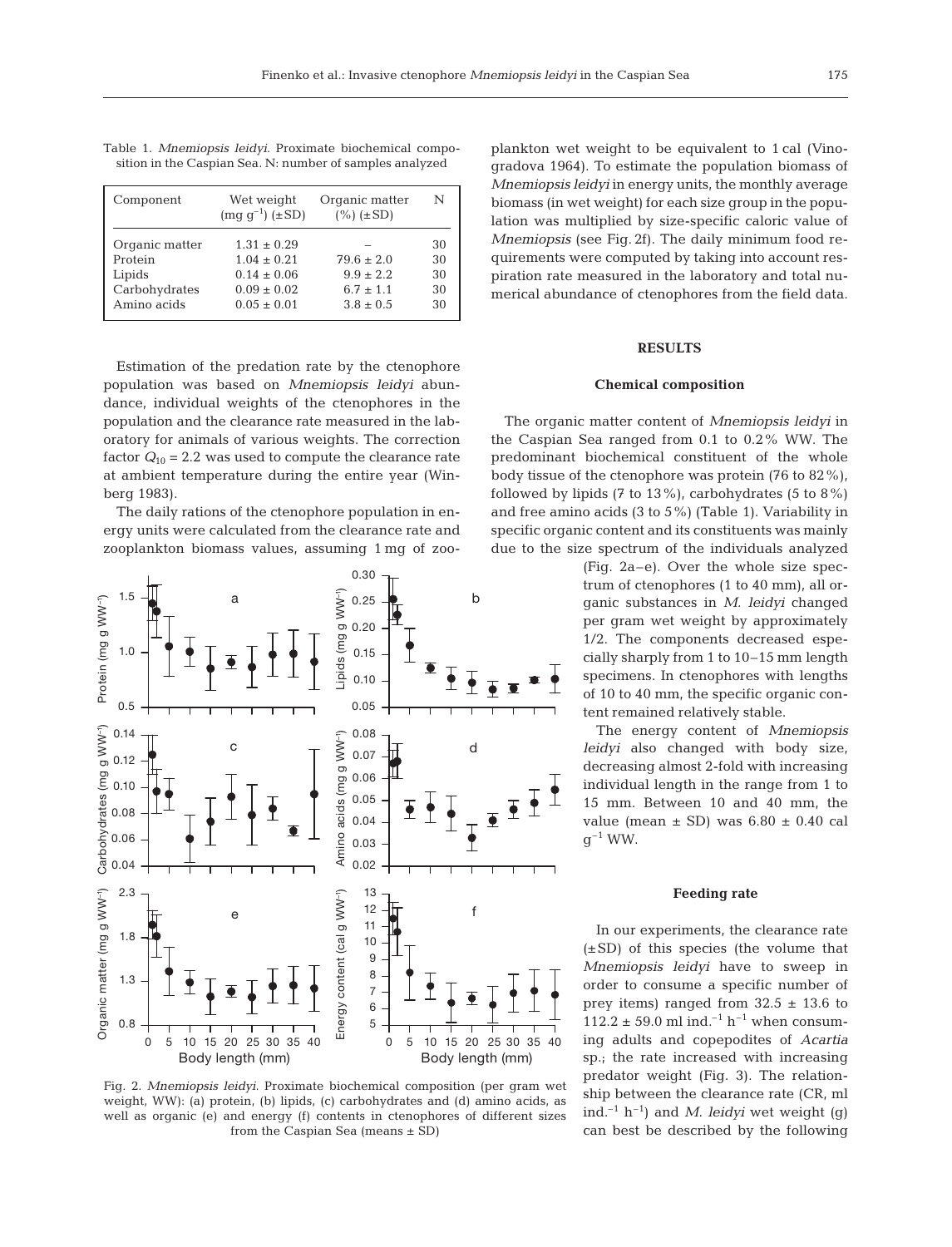Fig. 3. *Mnemiopsis leidyi*. Relationship between clearance rate and wet weight (means ± SD). Ctenophores were fed *Acartia* sp. copepodites and adults  $($ **e**) or nauplii  $($  $\blacksquare)$ 

power function (Kremer 1976, Finenko & Romanova 2000), which displays a higher coefficient of determination compared to the linear function (Båmstedt et al. 2000):

$$
CR_A = 94.55 W^{0.270} \t r^2 = 0.670 \t (1)
$$

The clearance rate of ctenophores was about 2-fold higher when they fed on copepod nauplii:

$$
CR_n = 168.08 W^{0.284} \qquad r^2 = 0.397 \tag{2}
$$

The clearance rates on copepodites/adults and nauplii of *Acartia* sp. in terms of per unit wet weight were 2.27 and 4.03 l  $g^{-1}$  ctenophore WW  $d^{-1}$ . By using the wet weight (*W*, g) and volume (*V*, ml) equation of Kideys & Romanova (2001),  $W = -0.249 + V \times 0.886$ , these values corresponded to 2.49 and 4.45 l ml<sup>-1</sup> ctenophore  $d^{-1}$ , in terms of per unit volume of ctenophore (for comparative purposes with the literature).

Power coefficients of these 2 equations (0.270 and 0.284) were close to each other. Since we did not have data on zooplankton composition, Eq. (1) (with the higher correlation value) was used to calculate

the population clearance rate and estimate the predatory pressure of *Mnemiopsis leidyi* on mesozooplankton.

The weight-specific daily rations in the tested weight range of *Mnemiopsis leidyi* changed from 0.31 to 1.0% WW when they were fed on *Acartia* copepodites and adults at concentrations of 0.8 to 2.1 mg  $l^{-1}$ , but were only 0.08 to 0.33% WW at low nauplii concentrations of 0.07 to 0.45 mg  $l^{-1}$ . In terms of energy units, the difference between the 2 groups were even more notable: 32.7 to 122.3% in the group fed *Acartia* copepodites and adults and 9.9 to 38.6% of the body energy content in the nauplii-fed group (Table 2).

#### **Respiration rate**

The relationship between the oxygen consumption rate  $(Q, ml O_2 ind.<sup>-1</sup> h<sup>-1</sup>)$  and the wet weight of *Mnemiopsis leidyi* (g) at 24°C (Fig. 4) is expressed by the equation:

$$
Q = 0.0042 \ W^{0.776} \qquad \qquad r^2 = 0.952 \tag{3}
$$

The specific respiration rates of *Mnemiopsis leidyi* were weight dependent and decreased with increasing weight. Metabolic demands for ctenophores expressed as a percentage of body energy content ranged from 35 to 4% in the weight range from 0.001 to 10 g WW.

#### **Reproduction**

*Mnemiopsis leidyi* started to produce eggs in the Caspian Sea when it reached about 15 mm in total length, although in rare cases eggs were obtained from smaller ctenophores, even from a specimen of 12 mm length and 0.5 g WW.

There was a tendency for fecundity to increase with ctenophore size, though the most abundant size of reproducing *Mnemiopsis leidyi* was 20 to 30 mm in the Caspian Sea. The relationship between egg number in

Table 2. *Mnemiopsis leidyi*. Daily rations of ctenophores feeding on different stages of *Acartia* sp. Means ± SD were calculated from 4 measurements

| M. leidyi         |                      | Copepodites and adults |                 | Nauplii         |                       |                |  |  |
|-------------------|----------------------|------------------------|-----------------|-----------------|-----------------------|----------------|--|--|
| wet weight        | Food                 | Specific daily ration  |                 | Food            | Specific daily ration |                |  |  |
|                   | concentration<br>(g) |                        |                 | concentration   |                       |                |  |  |
|                   | $(mq l^{-1})$        | (% WW)                 | (% cal)         | $(mq l^{-1})$   | (% WW)                | $(\%$ cal)     |  |  |
| $0.303 \pm 0.053$ | $2.0 \pm 0.5$        | $1.04 \pm 0.30$        | $122.3 + 31.9$  | $0.08 \pm 0.02$ | $0.08 \pm 0.02$       | $9.9 \pm 2.8$  |  |  |
| $0.216 \pm 0.018$ | $2.1 \pm 0.4$        | $0.36 \pm 0.12$        | $42.5 \pm 12.9$ | $0.32 \pm 0.04$ | $0.33 \pm 0.01$       | $38.6 \pm 1.4$ |  |  |
| $0.920 \pm 0.345$ | $1.0 + 0.2$          | $0.31 \pm 0.17$        | $32.7 + 29.1$   | $0.45 \pm 0.1$  | $0.09 \pm 0.04$       | $11.1 \pm 5.1$ |  |  |
|                   |                      |                        |                 |                 |                       |                |  |  |

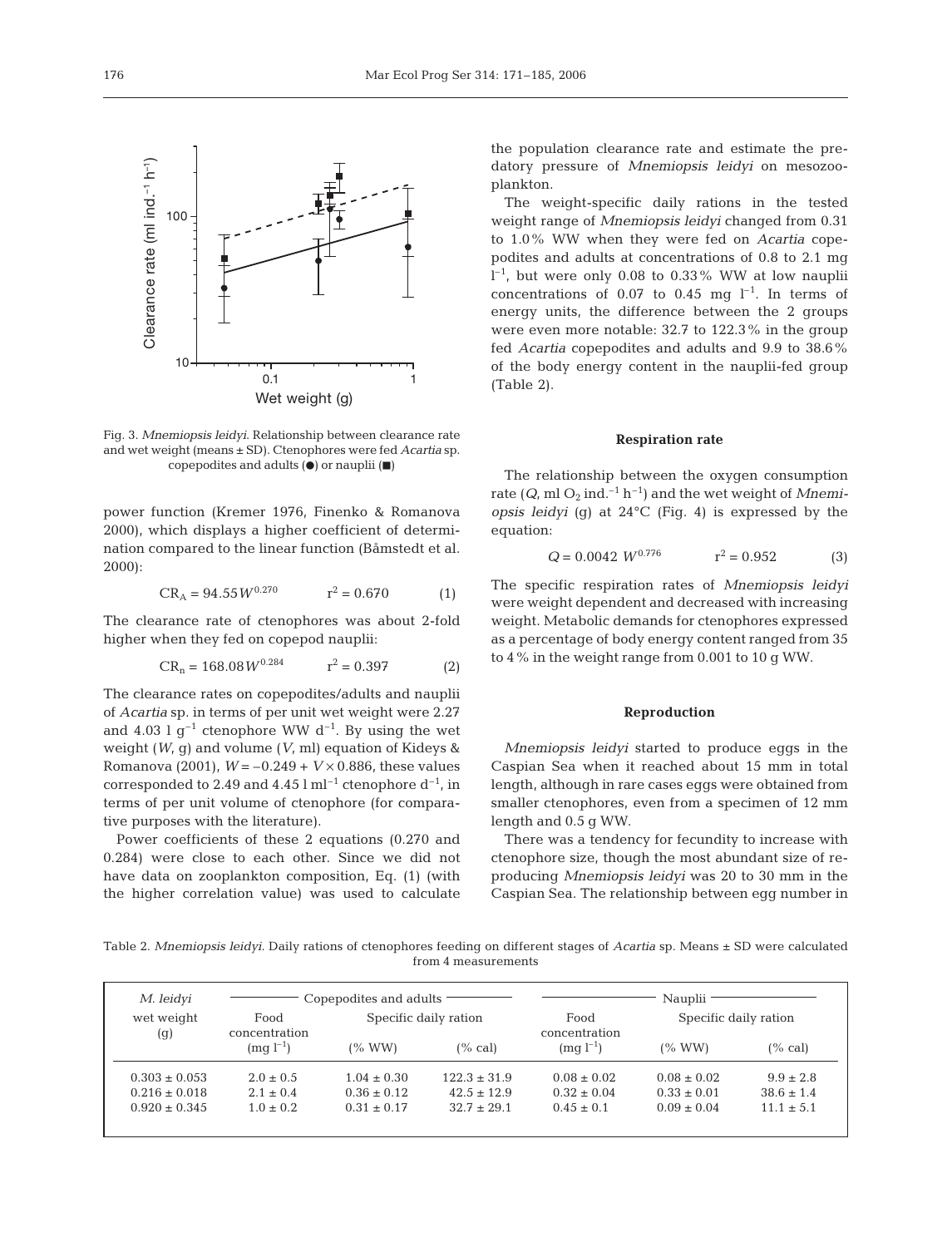

Fig. 4. *Mnemiopsis leidyi*. Relationship between respiration rate and wet weight at 24°C

a clutch (*E)* and *M. leidyi* length (*L*, mm) could be expressed by the power function:  $E = 1.77 \times L^{1.96}$  $(r^2 = 0.46;$  Fig. 5). The average fecundity of *M. leidyi* in the Caspian Sea was  $906 \pm 470$  eggs (mean  $\pm$  SD) for freshly collected ctenophores from the examined length range.

## **Population dynamics and the predatory impact of** *Mnemiopsis leidyi* **on the zooplankton community**

In the shallow waters of the southern Caspian, the abundance and biomass values of ctenophores were low (18 to 100 ind.  $m^{-2}$  and 0.8 to 4.5 g  $m^{-2}$ ) during the winter and early spring (January to April), gradually increasing during summer and autumn; maximum



Fig. 5. *Mnemiopsis leidyi*. Effect of body length on egg number in a clutch in ctenophores from the Caspian Sea

abundances and biomasses were observed from August to October (Fig. 6a,b). Reproduction mainly occurred in the warmer period, reaching its maximum in July or August. Minimum mean weight of specimens (which could be due to either spawning or probably shrinking) in the population was observed in March (Fig. 6c). However, there was a notable biomass increase after this period. Somatic growth appeared to take place from July to August/September and from October to December (Fig. 6c), when maximum weights of specimens were recorded. The mean



Fig. 6. *Mnemiopsis leidyi*. (a) Abundance, (b) biomass, (c) mean wet weight and (d) water temperature in southern Caspian waters in 2001 and 2002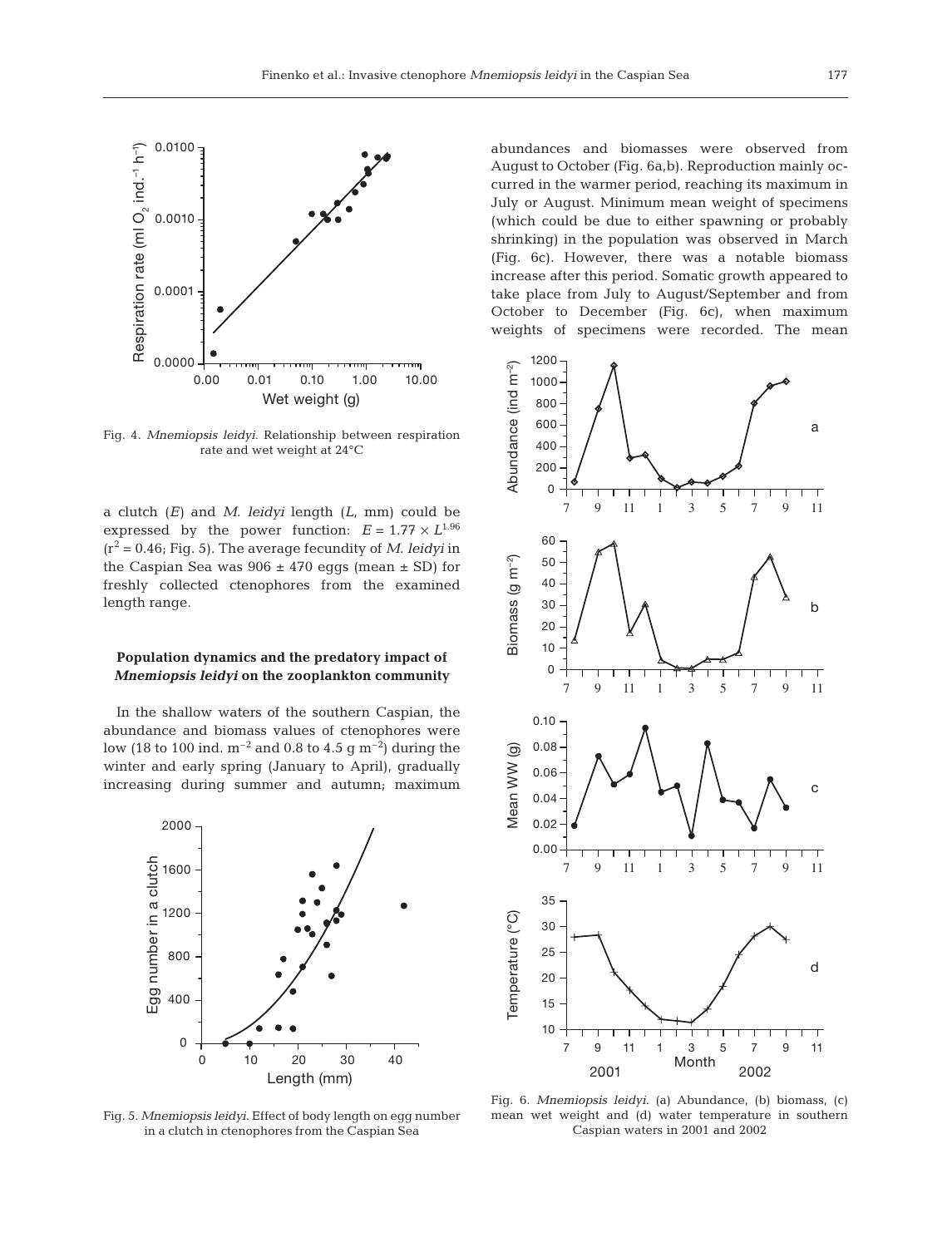weights of specimens from March to April increased almost 8-fold. If ctenophore growth took place at a constant relative rate and was exponentially related to time (Reeve & Walter 1978), the specific daily growth rate was 0.07 at temperatures between 11 and 14°C. After this intensive growth period, ctenophores began reproduction that was maintained until July. So periods of somatic growth alternate with propagation periods in *M. leidyi* population dynamics in the southern Caspian Sea.

The largest size that the ctenophore could attain in the Caspian Sea was 65 mm. However, it is striking to see that the year round population was mostly composed of small individuals, with an average weight of 0.011 to 0.095 g and an average length of 2 to 7 mm. This size composition resulted in the very high predatory impact of the *Mnemiopsis leidyi* population on zooplankton, exceeding 100% of the daily zooplankton biomass in the summer/autumn months, when the maximum development of the ctenophore population occurred (Fig. 7). In winter and spring, the predatory effect decreased due to the decline in ctenophore abundance, but it still remained high (29 to 12% daily) (Table 3).

Minimum food requirements (or maintenance rations) were calculated as the respiration rates of the *Mnemiopsis leidyi* population. These were as high as 16% of the population biomass in summer at temperatures of 27 to 30°C and decreased to 4.6% in the winter months (Table 3). So, to grow in the summer months, *M. leidyi* must consume daily rations of 16% of its own biomass.

As for the spatial ctenophore distribution in summer (August 2001), minimum abundance was observed in the northern Caspian, but biomass was high, due to the large sizes of *Mnemiopsis leidyi* in that area (Fig. 1, Table 4). Probably, reproduction in that population had not yet started, in contrast to the populations in the



Fig. 7. *Mnemiopsis leidyi*. Predatory impact of the population on mesozooplankton in the southern Caspian Sea in 2001 and 2002

middle and southern Caspian, where maximum abundance but low biomass occurred. The mean individual weight of specimens in the middle and southern populations was 1 order of magnitude lower than that in the north. In the middle eastern and western Caspian, the individual weight of ctenophores was almost the same, but abundance and biomass were 1.5 times higher in the middle western.

The predatory impact of the *Mnemiopsis leidyi* population was as high as 62% of the total mesozooplankton biomass daily in the middle western and southern Caspian; however, this effect was only half as strong in the northern and middle eastern Caspian (Table 4). Food provision of the *M. leidyi* population was better in the middle eastern and southern Caspian (compared to the other regions), where the minimum specific food requirements of the population (*Q*/*B*, %) were close to the population daily rations  $(R/B, %)$ , while in northern and western areas they were much higher than the rations.

#### **DISCUSSION**

#### **Chemical composition**

The proximate biochemical composition of the ctenophore *Mnemiopsis leidyi* was studied earlier for the Black Sea (Anninsky 1994) and for the Caspian Sea populations (Yousefian & Kideys 2003). According to the Black Sea data, the organic matter content (mean  $\pm$  SD) for this species was 1.15  $\pm$  0.15 mg g<sup>-1</sup> WW and ranged from 0.98 to 1.55 mg  $g^{-1}$  within the ctenophore size spectrum from 3 to 68 mm. Within a similar size range (3 to 40 mm), an organic matter content of the Black Sea population was obtained of  $1.12 \pm$ 0.16 mg  $q^{-1}$  WW and did not differ (p  $> 0.05$ ) from the values for the Caspian Sea population  $(1.18 \pm 0.19 \text{mg})$  $q^{-1}$ WW). In Yousefian & Kideys' (2003) study for 10 to 20mm ctenophores from the Caspian Sea, a very similar organic matter content was determined (1.09 mg  $q^{-1}$ WW). Thus, despite both different conditions in the seas (salinity, food availability, etc.) and different size spectra of *M. leidyi* in the Black and the Caspian Seas, there are no strong biochemical differences between these ctenophores.

It is of interest to compare these data with the results of carbon, hydrogen and nitrogen (CHN) analyses of ctenophore tissues from Biscayne Bay (Florida, USA). The carbon content expressed as a percentage dry weight (DW) in *Mnemiopsis leidyi* from this region changed between 1 and 13% in the size range of 1 to >40 mm (Reeve et al. 1989). If we assume ctenophore dry weight to be nearly 3.4% of wet weight at the typical oceanic salinity (34‰) (Kremer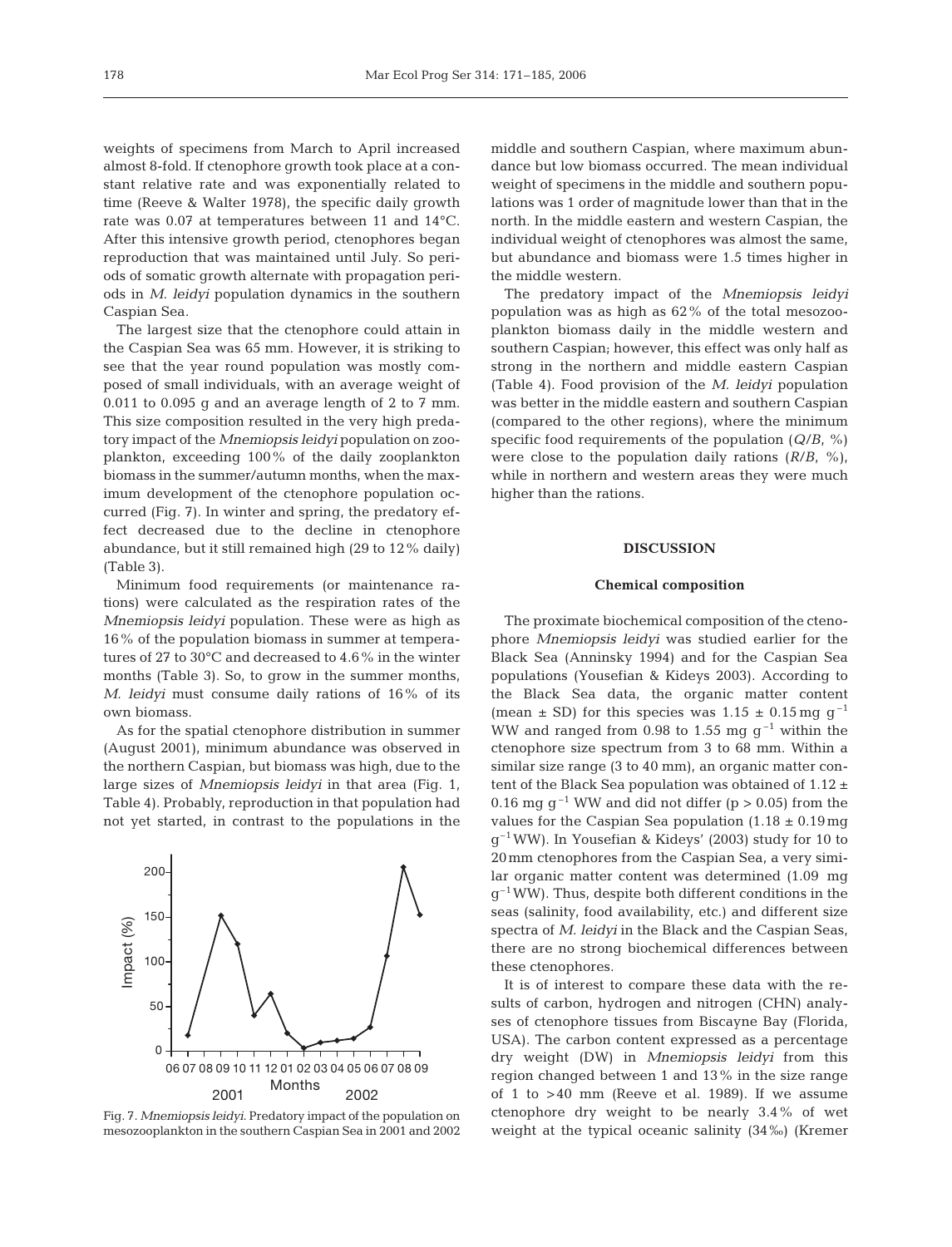| able 3. <i>Mnemiopsis leidyl</i> . Population predation rate on zooplankton in shallow Iranian waters during different seasons from<br>2001 to 2002. Data are means $\pm$ SD |                        |                        |                                      |                                          |  |  |  |  |  |
|------------------------------------------------------------------------------------------------------------------------------------------------------------------------------|------------------------|------------------------|--------------------------------------|------------------------------------------|--|--|--|--|--|
| Season                                                                                                                                                                       | Temp.<br>$(^{\circ}C)$ | M. leidyi<br>biomass   | Percentage of<br>zooplankton biomass | Daily maintenance<br>ration (% M. leidyi |  |  |  |  |  |
|                                                                                                                                                                              |                        | $(q \, \text{m}^{-3})$ | consumed daily                       | biomass)                                 |  |  |  |  |  |

| Table 3. Mnemiopsis leidyi. Population predation rate on zooplankton in shallow Iranian waters during different seasons from |                                       |  |  |  |  |
|------------------------------------------------------------------------------------------------------------------------------|---------------------------------------|--|--|--|--|
|                                                                                                                              | 2001 to 2002. Data are means $\pm$ SD |  |  |  |  |

Autumn (Sep–Nov 2001) 22.5  $\pm$  5.5 43.76  $\pm$  23.05 103.9  $\pm$  57.5 10.1  $\pm$  4.3 Winter (Dec 2001–Feb 2002)  $12.7 \pm 1.3$   $12.08 \pm 16.33$   $29.5 \pm 31.4$   $4.6 \pm 0.3$ Spring (Mar–May 2002) 12.2  $\pm$  2.2 3.52  $\pm$  2.39 12.1  $\pm$  2.2 5.8  $\pm$  1.5 Summer (Jun–Aug 2002) 27.6 ± 2.8 24.79 ± 24.48 113.2 ± 89.6 16.1 ± 3.4

& Nixon 1976), *M. leidyi* carbon content would be in the range of 0.35 to 4.55 mg  $g^{-1}$  WW. This means that the organic matter content (carbon  $\times$  1.9, Omori & Ikeda 1984) for the Biscayne Bay population would be equal to  $0.67-7.58 \text{ mg g}^{-1}$  WW. So, for the body length range from 5 to 40 mm, organic matter content (0.67 to  $1.33 \text{ mg g}^{-1}$ ) was very similar to that of the Caspian Sea population (1.07 to 1.37 mg  $g^{-1}$ ). At the same time, values for the smallest specimens (1 to 4 mm) tend to be 3- to 4-fold higher in Biscayne Bay (~1.60 to 7.58 mg  $g^{-1}$ ) than in the Caspian Sea  $(1.37 \text{ to } 1.90 \text{ mg } q^{-1})$ . Because of the lack of material for each size group, the data could not be tested statistically. But, to some extent, the discrepancies could be due to the exceptionally delicate structure of the smallest specimens and a food supply effect on the organic content of the ctenophore. Even for similar-sized *M. leidyi* specimens, the organic content could vary by at least 2-fold, depending on an individual's nutritional state (Reeve et al. 1989). On the whole, the similarity in organic content for *M. leidyi* of the Caspian and the Black Seas and of Biscayne Bay indicated that the metabolic rates of these ctenophores are not substantially different under the same conditions.

The general trend of a decrease in specific organic content and its constituents with size is a common feature in ctenophore species (Kremer at al. 1986, Reeve et al. 1989, Anninsky 1994). This is due to the nonhomogeneous distribution of organic matter among the different tissues constituting the ctenophores' body bulk. Their body consists of regions of carbonrich structures, such as ctenes, tentacles, muscles and gut wall, that are embedded in a very low carbon matrix (Reeve et al. 1989). The decrease observed in specific organic content with increasing *Mnemiopsis leidyi* size indicates that the ratio of low carbon matrix to wet weight increases gradually during somatic growth of the ctenophore. In fact, organic growth of *M. leidyi* occurs more slowly than it appears from the ctenophore wet weight increase.

#### **Respiration, reproduction and feeding**

The respiration rate of Caspian Sea *Mnemiopsis leidyi* is 1.5-fold higher than that of the Black Sea population (Anninsky & Abolmasova 2000, Finenko & Romanova 2000, Abolmasova 2001), which is probably a result of different food conditions (biomass of zoo-

Table 4. *Mnemiopsis leidyi*. Abundance, biomass, predatory impact, respiration and feeding rates of population in different regions of the Caspian Sea in August 2001 (Temp.: surface temperature; n: number of stations; *N*: abundance; *B*: biomass; *W*: mean wet weight of *M. leidyi* in the population; ZB: zooplankton biomass; PI: predatory impact; *Q*: respiration rate; *R*: daily ration). Values are mean ± SE

| Region             | Temp.<br>$(^{\circ}C)$ | Depth n<br>(m) |    | N<br>$(ind. m^{-3})$                                    | B<br>$(q \, \text{m}^{-3})$ | W<br>(g)                                                                   | ZB<br>$(g m^{-3})$ | PI<br>(%)                  | Q<br>$\text{cal } d^{-1}$ | R<br>$(cal d^{-1})$                  | Q/B<br>(%)          | R/B<br>(%) |
|--------------------|------------------------|----------------|----|---------------------------------------------------------|-----------------------------|----------------------------------------------------------------------------|--------------------|----------------------------|---------------------------|--------------------------------------|---------------------|------------|
| Caspian            | Northern $26.9+0.6$    | $5 - 24$       | -7 |                                                         |                             | $106.1 \pm 38.7$ $42.9 \pm 10.1$ $0.592 \pm 0.150$                         | 31.95              | $28.1 + 8.2$               | $25.3 + 6.0$              | $9.0 + 2.6$                          | $4.9+1.3$ $1.9+0.6$ |            |
| Eastern<br>middle  |                        |                |    | $25.3 \pm 0.50$ 35-89 6 221.8 $\pm$ 89.6 10.7 $\pm$ 4.1 |                             | $0.182 \pm 0.094$                                                          | 27.50              | $31.1 + 15.7$              | $10.1 + 4.2$              | $9.9 + 5.0$                          | $3.5+1.5$ $3.7+1.9$ |            |
| Western<br>middle  |                        |                |    |                                                         |                             | $25.1 \pm 0.5$ 35-725 6 364.4 $\pm$ 93.1 45.7 $\pm$ 13.4 0.187 $\pm$ 0.079 | 27.50              | $61.5 + 15.1$ $34.0 + 8.3$ |                           | $19.6 + 4.8$ $8.9 + 2.1$ $5.8 + 1.6$ |                     |            |
| Southern<br>middle |                        |                |    | $26.4+0.4$ 35-735 4 389.7+67.4 21.0+2.0                 |                             | $0.056 \pm 0.005$                                                          | 31.73              | $61.9 + 10.2$ $20.4 + 2.2$ |                           | $19.8 + 3.2$                         | $7.0+1.8$ 6.8+1.3   |            |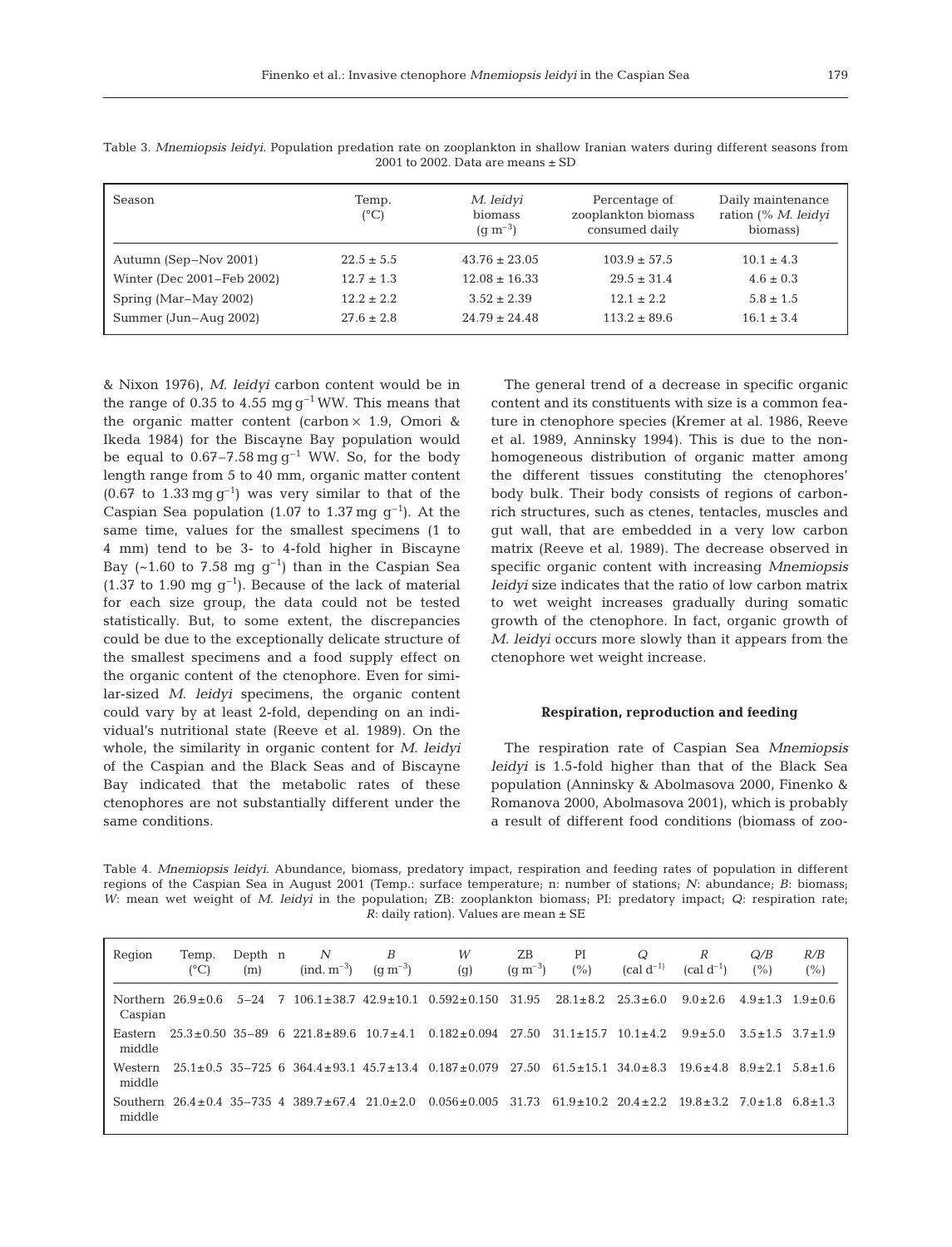plankton) and nutritional states of the ctenophores. A marked effect of food availability on the respiration rate of ctenophores has been shown (Kremer 1982, Finenko et al. 1995, Anninsky et al. 1998); the respiration rate of *M. leidyi* can change by a factor of 2, from low to high food concentration.

Mean fecundity of *Mnemiopsis leidyi* is lower in the Caspian Sea than in the Black Sea (906 ± 470 compared to  $3350 \pm 1385$  eggs in a clutch, respectively, with a maximum of about 6200 eggs ind.<sup>-1</sup> d<sup>-1</sup>; T. Shiganova unpubl. data). The maximal size of *M. leidyi* in the Caspian Sea (45 mm in Kideys & Moghim 2003, 65 mm in the present study) is also smaller than that recorded for the Black Sea, where this ctenophore could attain a length of 180 mm (Shiganova 1997).

A characteristic feature of the size composition of the *Mnemiopsis leidyi* population in shallow waters in the Caspian Sea (especially in the south) is the predominance of small ctenophores of <10 mm, similar to the results of Kideys & Moghim (2003). These small ctenophores made up 86% of the total abundance in August 2001. The low salinity of the Caspian Sea might be the reason for the smaller size of ctenophores, as well as their low fecundity.

The aim of feeding experiments was to calculate the *Mnemiopsis leidyi* clearance rate in order to estimate its impact on the zooplankton community in different regions of the Caspian Sea. It is known that one of the most important characteristics of lobate ctenophores is the proportionality between the consumption rate and food concentration over an extremely wide range of prey concentrations (Bishop 1968, Reeve et al. 1978, Gibbson & Painting 1992). In this case, the clearance rate does not depend on the prey density (Frost 1975, Kremer 1976, Monteleone & Duguay 1988, Finenko & Romanova 2000). In our feeding experiments of 6 h duration, the difference between initial and final concentrations was about 45%, but, in accordance with the above conclusion, the clearance rate was not affected by lowered food concentrations. In the range of food concentrations from 0.7 to 2.1 mg  $l^{-1}$ , the clearance rate was affected slightly by ctenophore weight and prey items: it was nearly twice as high on copepod nauplii as on copepodites and adults of *Acartia* sp. This difference was probably determined by the 2 different mechanisms of prey encounter demonstrated by *M. leidyi*, which function simultaneously. *M. leidyi* utilize 3 preycatching mechanisms during the course of development from larvae to adult stages (Sullivan & Gifford 2004). From hatching until they reach ~4 mm in length, they feed using their tentacles trailing passively. At a body length of ~5 mm, *M. leidyi* larvae begin to develop small oral lobes and feed using a combination of tentaculate and lobate mechanisms to

capture prey. At ~6 mm, *M. leidyi* larvae are exclusively lobate and use the same prey-capture mechanism as adults, which allows predation on both macrozooplankton using primarily the oral lobes and on microzooplankton using the tentacles (Costello & Coverdale 1998, Waggett & Costello 1999). Using these 2 different mechanisms of prey encounter allows ctenophores to obtain food from 2 nutrition sources (meso- and microzooplankton).

The main factors affecting the ctenophore clearance rates are temperature, body weight and prey item. In the experiments, container size and probably consumer density or the ratio between resource and consumer abundances also seemed to be important factors (Hansson et al. 2001); many authors have noted that feeding of ctenophores in the laboratory is depressed in small-sized containers. Hence, when the laboratory measurements are compared to the field results, the consumption rate seems to be underestimated. However, it is important to evaluate the magnitude of this underestimation. The grazing rates of *Pleurobrachia pileus* were measured from the stomach content of ctenophores kept in containers of 1300 m3 , and in controlled laboratory experiments in smaller containers adopting a wide range of ctenophore sizes and food concentrations. Comparison of these values revealed that, in spite of large variability, both methods resulted in a mean difference factor of 2 (Sullivan & Reeve 1982). The clearance rate of medium-sized *Mnemiopsis leidyi* in water volumes of 200 l increased by a factor of 3, as compared with 4 and 35 l containers (Gibbson & Painting 1992). So our calculations on *M. leidyi* consumption of the mesozooplankton community do not seem to be overestimated.

The estimated clearance rate for Caspian *Mnemiopsis leidyi* (2.49 to 4.45  $\mathrm{I} \mathrm{m}^{-1}$  of ctenophore  $d^{-1}$ ) feeding on copepods at similar temperatures is at the higher end of the range reported for this species from different regions of native waters  $(4.2 \text{ l m}]^{-1}$  of ctenophore  $d^{-1}$  [Miller 1970] and 1.9 to 5.6 l ml<sup>-1</sup> of ctenophore  $d^{-1}$  [Quaglietta 1987]; 0.9 to 3.0 l ml<sup>-1</sup> of ctenophore  $d^{-1}$  [Kremer 1979] and 1.4 to 3.8 l ml<sup>-1</sup> of ctenophore  $d^{-1}$  from the Black Sea [Finenko & Romanova 2000]). In a recent study of effects of low dissolved oxygen on zooplankton predation by the ctenophore *M. leidyi*, the values of  $1.2$  to  $2.64$  l ml<sup>-1</sup> d<sup>-1</sup> were found in air-saturated conditions (Decker et al. 2004). Average per capita clearance rate for the 11 size classes of *M. leidyi* larvae and post-larvae <10 mm feeding on assemblages of microplankton prey ranged from 0.216 to 5.5 l ind.<sup>-1</sup> d<sup>-1</sup> (Sullivan & Gifford 2004). Unfortunately, no ctenophore volumes were mentioned in the cited paper, and we have not been able to calculate the volume-specific clearance rate.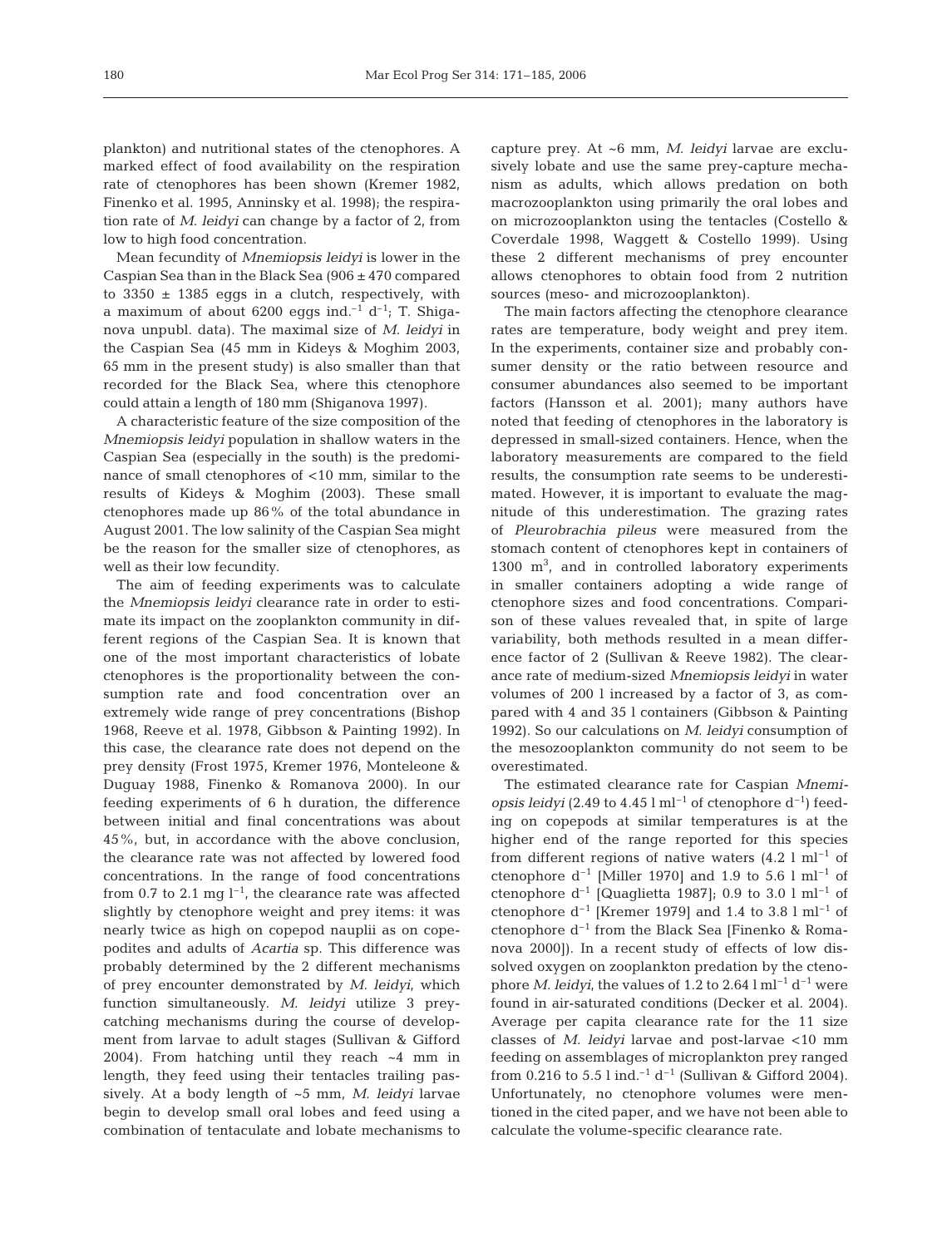#### **Population dynamics and predatory impact**

There was a strong seasonality in the abundance of *Mnemiopsis leidyi* throughout the year (A. E. Kideys & A. Roohi unpubl. data). Whilst up to 1200 specimens  $m^{-2}$  were present during the summer months, the population fell to very low levels of about 50 specimens  $m^{-2}$  during several months in the colder period. This means that there is what could be called mass mortality and, then, renewal of the population in the following summer. Similar phenomena have also been observed in the Black Sea (Finenko et al. 2003). So, the ctenophore population shrinks and expands again every year from small number of specimens. In this case, the genetic diversity of the species should become constrained by a bottleneck (depending on the few specimens that remain). This is, indeed, confirmed by substantial similarity in the genetics of *M. leidyi* (both from the nuclear and mitochondrial sequence data) collected from different regions of the world (Bayha & Gaffney 2005).

Some previous studies showed an inverse correlation between the densities of crustaceans and gelatinous zooplankton, which led the authors to conclude that ctenophores control copepod biomass (Mountford 1980, Deason 1982, Vinogradov et al. 1992, Kovalev et al. 1998, Shiganova et al. 1998, Kideys et al. 2000, Hubareva et al. 2004). However, gelatinous predators ingesting <10% of the zooplankton biomass daily cannot cause a substantial decrease in its abundance and biomass (Burrell & Van Engel 1976, Kremer 1979, Larson 1987, Purcell & Nemazie 1992, Purcell et al. 1994). Higher ingestion values (>20%) will result in a sharp drop in prey abundance (Deason 1982, Matsakis & Conover 1991, Purcell 1992). In its native waters of Chesapeake and Narragansett Bays, the maximum predation potential of the *Mnemiopsis leidyi* population could be as high as 31% of the total zooplankton biomass daily, with average values of 5 to 10% (Bishop 1968, Kremer 1979). The daily predation rate was about 20% of the zooplankton standing stock in Narragansett Bay when larvae and juveniles were taken into account, and up to 56–91% of the total grazing was due to predation by the <1 cm size class of *M. leidyi*. Larval stages of *M. leidyi* had a disproportionate influence on predation relative to their biomass, because of their higher weight-specific clearance rate: it was 7-fold lower in adults (0.052 l mg<sup>-1</sup> DW  $d^{-1}$ ) compared to larval stages (0.36 l mg<sup>-1</sup> DW d<sup>-1</sup>) at 20 to 25 $^{\circ}$ C (Deason 1982, Kremer 1979).

In Sevastopol Bay (northern Black Sea) from July to August 1995 and in open waters of the Black Sea during September 1996, 6 to 7 yr after the main *Mnemiopsis leidyi* bloom, daily grazing values by this ctenophore were still as high as 30 to 40% of the zooplankton biomass (Anninsky et al. 1998, Finenko & Romanova 2000). In August/September 2000 and August 2001, after appearance of the invasive predator *Beroe ovata*, the *M. leidyi* population could only remove daily 4 to 6% and about 16% of the zooplankton biomass, respectively. During other periods of the year, the grazing effect on zooplankton was very low  $( $1\%$  d<sup>-1</sup>) due to the effectiveness of the top-down$ control of *M. leidyi* by *B. ovata* (Finenko et al. 2003, Kideys et al. 2004).

In the Caspian Sea, the effect of ctenophores on the zooplankton community during the first years of invasion was more destructive than in all other regions affected by *Mnemiopsis leidyi*. In the southern Caspian (i.e. Iranian waters), the effect was highest in summer, due to high water temperatures and to a population size structure in which juvenile ctenophores with mean lengths of 2 to 5 mm accounted for most of population. These ctenophores consumed the available stock of zooplankton during 3 to 8 d in the winter and spring months, but practically during 1 d in summer. In other regions (northern and middle Caspian), the *M. leidyi* pressure on the zooplankton community in August 2001 was also huge, and the food supply could be consumed in 1.5 to 3 d. The great predatory impact of *M. leidyi* is supported by zooplankton abundance and biomass values, which decreased in the Caspian Sea after *M. leidyi* appeared. In the northern Caspian, zooplankton abundance dropped by a factor of 5.3 and biomass declined 6-fold in October 2000, as compared to July of that year. Most of this change occurred in the Copepoda. In the middle and southern Caspian, the annual values of zooplankton biomass dropped by factors of 4 (middle Caspian) and 9 (southern Caspian), in comparison to those from 1998. In 2001, the effect on the zooplankton became much more decisive, and it was paralleled by a huge increase in the population size of *M. leidyi* (Shiganova et al. 2004).

Our calculations of the ingestion rate (daily rations) of the *Mnemiopsis leidyi* population were based on clearance rates from laboratory experiments and mean *in situ* zooplankton concentrations. A comparison of these calculations with the measured metabolic requirements revealed that ctenophores did not have sufficient food to sustain growth in any of the regions. Only in the middle eastern and southern Caspian, where respiration and ingestion rates were similar and displayed a high assimilation efficiency (0.8; Reeve et al. 1978), could the population possibly meet its minimum food requirements. In other regions, for example, in the middle western and especially in the northern Caspian, the ctenophores lack food. Miller & Williams (1972), interpreting published data for the Patuxent River Estuary, also showed that the zooplankton stock could only maintain the *M. leidyi* population for a very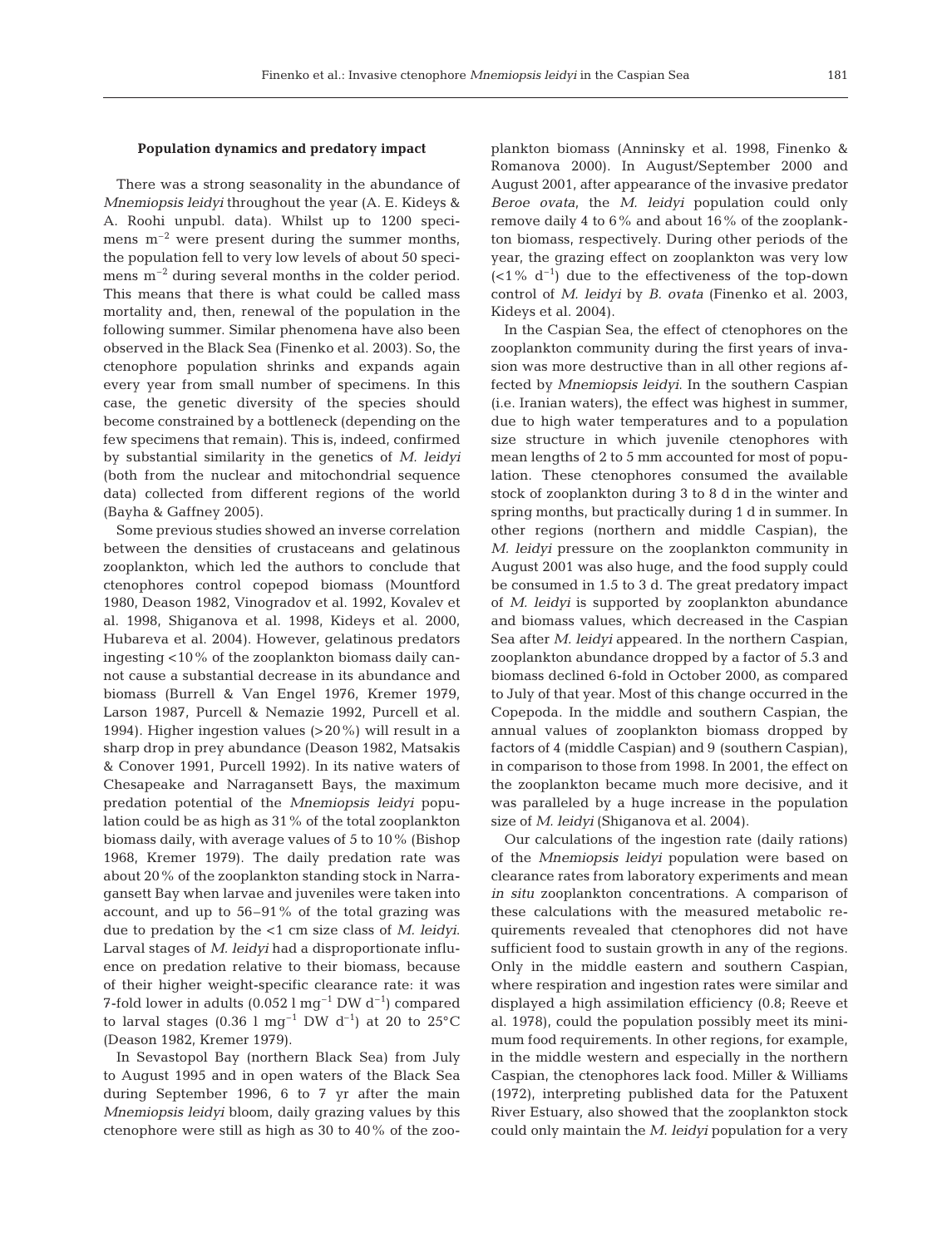short period (in most cases <1 d), so the main outcome of their study was to pose the question as to what ctenophores eat in the sea. It should be mentioned, however, that a number of factors affect the feeding rates *in situ*, e.g. prey selection, different digestion times of prey items, prey behavior (especially swimming speed and direction), prey vulnerability (ability to escape) and relative prey availability (prey density and distribution) (Ivlev 1961, Reeve & Walter 1978, Underwood et al. 2004). *In situ* prey densities are difficult or impossible to accurately measure when prey are patchy over small spatial scales. It appears that patches of *Acartia* sp. may reach densities up to 15 times greater than mean values (Larson 1987), and thus using mean zooplankton densities for ration calculations would result in distortions. However, no general principles exist yet to assess the effect of such factors, and their significance for ctenophores must still be determined.

It is of interest to compare the laboratory and *in situ* feeding rates, since laboratory-measured clearance rates have been extrapolated to field populations to predict predatory impact. *In situ* investigations of *Mnemiopsis leidyi* gut content, digestive time and ctenophore number were carried out by Larson (1987) in Link Port (Florida, USA) and by Zaika & Revkov (1998) in the Black Sea. These studies showed that copepods (both nauplii and adults) were the most important prey items, along with cladocerans (in the Black Sea), barnacle nauplii and bivalve veligers. In Larson's study, clearance rates of 5 cm *M. leidyi* specimens ranged from 0.1 to 1.3 l ind.<sup>-1</sup> h<sup>-1</sup>, depending on prey taxon. These values were lower than those from laboratory experiments, but the difference was not statistically significant. We calculated clearance rates from Zaika & Revkov's (1998) data on *M. leidyi* gut content in the Black Sea in July 1992, by taking into account our data on digestion period (Finenko et al. 2005) and data on *M. leidyi* abundance during that time from Mutlu et al. (1994). The clearance rates of *M. leidyi* (190 g WW) varied from 2.08 to 9.17 l ind.<sup>-1</sup> h<sup>-1</sup> for different prey items (bivalve veligers, cladoceran *Pleopis polyphemoides* and copepods) and amounted to 0.5–2.2  $q^{-1}$  DW h<sup>-1</sup>. These values were close to those obtained from laboratory experiments elsewhere (Kremer 1979, Miller 1970, Quaglietta 1987).

Predatory pressure of *Mnemiopsis leidyi* on *Pleopis polyphemoides* which was the main component of the zooplankton, varied from 8 to  $63\%$  (mean  $\pm$  SD:  $32 \pm 26$ %) of their stock in different regions. Based on these data, we consider that results of laboratory experiments can be used to extrapolate for field populations. The weakness of such an extrapolation is that prey preference is not taken into account; however, food selectivity in *M. leidyi* is questionable. According

to our calculations based on Zaika & Revkov's findings, consumption of different prey items was proportional to their relative densities in the total zooplankton abundance.

Prey food (*Acartia tonsa* and/or *A. clausi)* used in our study consisted of nearly the only mesozooplankton species surviving in coastal waters of the southern Caspian Sea, especially after the endemic cladoceran species disappeared (Kideys et al. 2005). So, at present, these copepod species, whether preferred or not, are the main food source for *Mnemiopsis leidyi*. Thus, we are not sure if *Acartia* sp. is a preferred food of ctenophores; this quandary requires further and specially designed experiments (Underwood et al. 2004). Such studies would be very useful both for understanding why other mesozooplankton species (mainly cladocerans, but also some other copepod species) disappeared from the ecosystem and for better quantification of predation impact. Such an approach could also aid in explaining the decreased levels (and hence) impact of *M. leidyi* observed over the years, both in the Black Sea and the Caspian Sea. Similar trends in other cases of invasion tempt us to suggest that both impacted prey and competitors 'learn' (as suggested by Underwood et al. 2004), in this case, how to deal with the invasive species.

Besides zooplankton, *Mnemiopsis leidyi* probably has additional food sources. Stoecker et al. (1987) and Sullivan & Gifford (2004) discovered that phytoplankton, planktonic ciliates and other species of microplankton could be an important component of the diet of *M. leidyi*, especially for larvae and post-larvae with lengths <10 mm. In our study *M. leidyi* of <10 mm comprised 86 to 90% of the total ctenophore abundance during the periods of maximum ctenophore populations, i.e.  $670$  to  $1040$  ind.  $m^{-3}$  in September and October 2001 and 830 to 870 ind.  $m^{-3}$  in August and September 2002. To calculate the potential trophic impact of these small ctenophores on microzooplankton, we applied Sullivan & Gifford's (2004) equation  $(CR = 9.316 L + 4.541$ , where CR is clearance rate [ml] ind.–1 h–1] and *L* is *M. leidyi* length [mm]) to our abundance data, supposing that the mean length of ctenophores is 5 mm. Our calculations showed that *M. leidyi* larvae can potentially clear daily from 83 to 128% of the water column in September and October 2001 and from 102 to 107% in August and September 2002. Thus, predation on microplankton can be so significant that predation pressure on mesozooplankton decreases.

Our hypothesis is supported by the estimations of potential daily grazing of microzooplankton and daily rations of ctenophore populations in Sevastopol Bay (the Black Sea) in August 2003. The calculations revealed that the daily grazing of microzooplankton was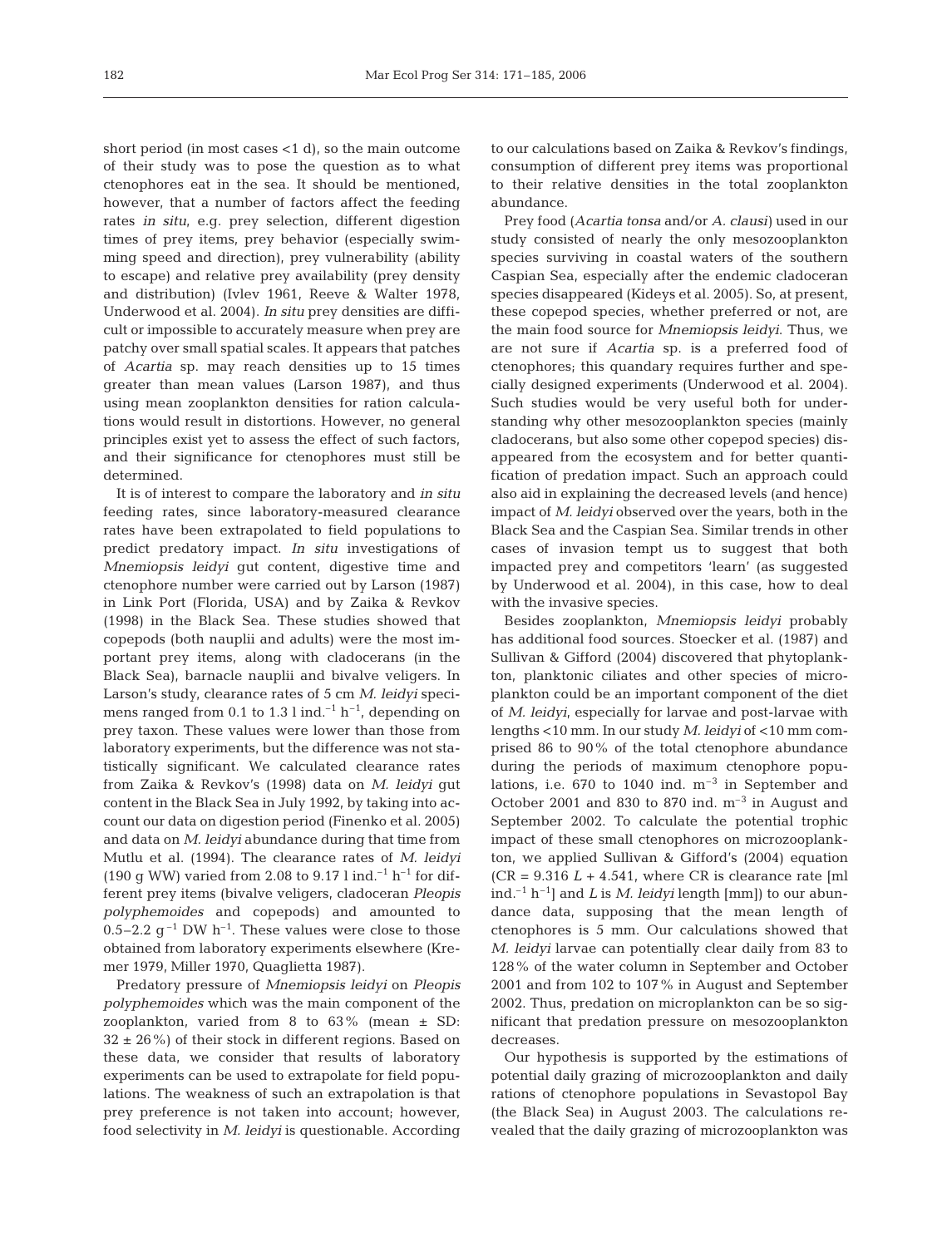as high as 23 to 25% of its biomass, and daily rations of *Mnemiopsis leidy* larvae on microzooplankton were close to those on mesozooplankton (0.7 to 29.3% and 0.7 to 13.1% of the energy content, respectively) (Finenko et al. in press). Possibly, using mesozooplankton and microplankton together as 2 food sources, the ctenophores were not only able to meet their metabolic requirements, but had excess energy for growth.

Assuming a daily body loss of 1% of body caloric value, the starvation period that caused the largest specimen (65 mm, or 19.2 g) to shrink to 12 mm (or 0.37 g, being the onset of adult size found in the present study) could also be calculated as 394 d (by using the exponential decrease equation:  $0.37 = 19.2 (1 - 0.001)^n$ , where *n* is the number of days (Krebs 1972) at winter temperatures of 12.7°C (see Table 3). However, gradually increasing temperature and decreasing body weights will greatly shorten this theoretical maximum starvation period. Finding occasional food items during these periods will, however, extend the starvation period. This must be the strategy employed by *Mnemiopsis leidyi* to overcome the low food availability period in colder months.

Our overall results indicate that the warnings of several investigators that 'the impact of *Mnemiopsis leidyi* on the Caspian Sea ecosystem could be much worse than in the Black Sea' appear to be true. Assuming that the daily consumption rate of the *M. leidyi* population does not exceed 10% of the zooplankton biomass and the mean clearance rate calculated from our feeding experiments is about 1.5 l ind.<sup>-1</sup> d<sup>-1</sup>, the computed critical ctenophore biomass that would not affect (decrease) the abundance of mesozooplankton in the Caspian Sea is about 4 g  $\text{m}^{-3}$ , or 120 g  $\text{m}^{-2}$  if the majority of ctenophores occur in the upper 30 m layer (Kideys & Moghim 2003). As is clear from the monitoring data, the *M*.*leidyi* biomass in summer in different regions of the Caspian Sea is far in excess of this value. Such a high pressure exerted by this ctenophore would not allow zooplankton biomass levels to rise, and, as a consequence, no recovery can be foreseen with respect to the catch of planktivorous pelagic fishes until *M. leidyi* levels decrease substantially.

*Acknowledgements.* This study was made possible by the organizational efforts of Dr. V. Vladymyrov and H. Ghaffarzadeh (Caspian Environment Program) under the financial support of UNOPS, Project RER98G32, and Drs. S. Rezvani and H. Negarestan of the Iranian Fisheries Research Organization (IFRO). We greatly appreciate the help of M. T. Rostamian, A. Salmani, S. H. Ghasemi, F. Parafkandeh, M. Najafpour, M. Nazaran, A. R. Kihansani, J. Sharifi, T. M. Pormand, A. Nasrollatabar, M. Ebrahimzadeh, A. Jafarei, M. Yousefian and R. Ahmedinejad during our experiments. We thank 2 anonymous reviewers for their valuable comments on the manuscript. This effort is a cooperation project of the Census of Marine Zooplankton (CMarZ), a field project of the Census of Marine Life.

#### LITERATURE CITED

- Abolmasova GI (2001) Effect of temperature and food conditions on energy metabolism in *Mnemiopsis leidyi*. Hydrobiol J 37:90–96 (in Russian)
- Amenta JS (1964) A rapid chemical method for quantification of lipids separated by thin-layer chromatography. J Lipid Res 5:270–273
- Anninsky BE (1994) Chemical composition of different size individuals of three species of gelatinous macroplankton in the Black Sea. Biol Morya 20:390–395 (in Russian)
- Anninsky BE, Abolmasova GI (2000) Temperature as a factor influencing the intensity of the metabolism and mass development of the ctenophore *Mnemiopsis leidyi* in the Black Sea. Oceanology 40:686–692
- Anninsky BE, Romanova ZA, Abolmasova GI, Gücü AC, Kideys AE (1998) Ecological and physiological state of the ctenophore *Mnemiopsis leidyi* (Agassiz) in the Black Sea in autumn 1996. In: Ivanov L, Oguz T (eds) Ecosystem modeling as a management tool for the Black Sea. Symposium on scientific results, Vol 1. Kluwer Academic Publishers, Dordrecht, p 249–262
- Baker LD, Reeve MR (1974) Laboratory culture of the lobate ctenophore *Mnemiopsis mccradyi* with notes on feeding and fecundity. Mar Biol 26:57–62
- Båmstedt U, Gifford DJ, Irigoien X, Atkinson A, Roman M (2000) Expression of zooplankton feeding rates and common conversion factors. In: Harris RP, Wiebe PH, Lenz J, Skjoldal HR, Huntley M (eds) ICES zooplankton methodology manual. Academic Press, New York, p 297–399
- Bayha KM, Gaffney PM (2005) Molecular systematics and phylogeography of the invasive ctenophore *Mnemiopsis* based on nuclear and mitochondrial markers. Abstract presented at the ASLO International Meeting, Santiago de Compostela, Spain, 19–24 June 2005. Available from http://aslo.org/meetings/santiago2005/abstracts/1842.htm
- Bishop JW (1968) A comparative study of feeding rates of tentaculate ctenophores. Ecology 49:996–997
- Burrell VG, Van Engel WA (1976) Predation by and distribution of a ctenophore, *Mnemiopsis leidyi* A. Agassiz, in the York River Estuary. Estuar Coast Mar Sci 4:235–242
- Clarke A, Holmes LJ, Gore DJ (1992) Proximate and elemental composition of gelatinous zooplankton from the Southern Ocean. J Exp Mar Biol Ecol 155:55–68
- Costello JH, Coverdale R (1998) Planktonic feeding and evolutionary significance of the lobate body plan within the ctenophora. Biol Bull (Woods Hole) 195:247–248
- Deason EE (1982) *Mnemiopsis leidyi* (Ctenophora) in Narragansett Bay, 1975–1979: abundance, size composition and estimation of grazing. Estuar Coast Shelf Sci 15: 121–134
- Decker MB, Breitburg DL, Purcell JE (2004) Effects of low dissolved oxygen on zooplankton predation by the ctenophore *Mnemiopsis leidyi*. Mar Ecol Prog Ser 280:163–172
- Dubois M, Gilles KA, Hamilton JK, Rebers PA, Smith F (1956) Colorimetric method for determination of sugars and related substances. Anal Chem 28:350–356
- Dumont HJ (1995) Ecocide in the Caspian. Nature 377:673–674
- Finenko GA, Romanova ZA (2000) Population dynamics and energetics of ctenophore *Mnemiopsis leidyi* in Sevastopol Bay. Oceanology 40:677–685
- Finenko GA, Abolmasova GI, Romanova ZA (1995) Consumption, respiration and growth rates of *Mnemiopsis mccradyi* in relation to food conditions. Biol Morya 21: 315–320 (in Russian)
- Finenko GA, Romanova ZA, Abolmasova GI, Anninsky BE, Svetlichny LS, Hubareva ES, Bat L, Kideys AE (2003)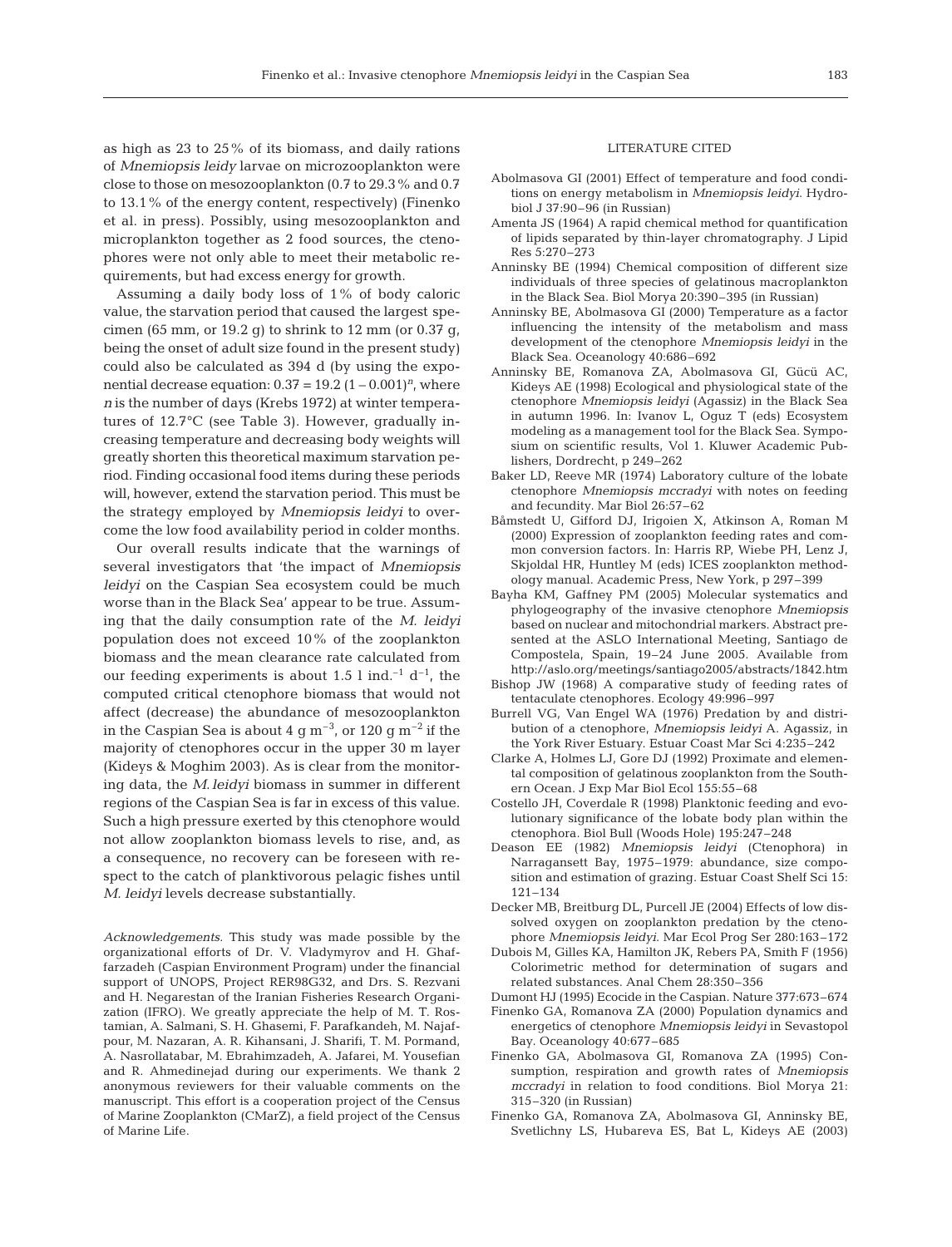Population dynamics, ingestion, growth and reproduction rates of the invader *Beroe ovata* and its impact on plankton community in Sevastopol Bay, the Black Sea. J Plankton Res 25:539–549

- Finenko GA, Romanova ZA, Abolmasova GI, Anninsky BE, Gubareva ES, Bat L, Kideys A (2005) Effect of food conditions on ingestion rate and digestion time in lobate ctenophore *Mnemiopsis leidyi*. J Mar Ecol 4(1):75–83 (in Russian)
- Finenko GA, Romanova ZA, Abolmasova GI, Anninsky BE, Pavlovskaya TV, Bat L, Kideys A (in press) Ctenophora invaders and their role in trophodynamics of the planktonic community in the coastal waters of the Crimea area of the Black Sea (Sevastopol Bay). Oceanologia (in Russian)
- Folch J, Lees M, Sloane-Stanley GH (1957) A simple method for the isolation and purification of total lipids from animal tissues. J Biol Chem 226:251–262
- Frost BW (1975) A threshold feeding behaviour in *Calanus pacificus*. Limnol Oceanogr 20:263–269
- GESAMP (IMO/FAO/UNESCO-IOC/WMO/WHO/IAEA/UN/ UNEP Joint Group of Experts on the Scientific Aspects of Marine Environmental Protection) (1997) Opportunistic settlers and the problem of the ctenophore *Mnemiopsis leidyi* invasion in the Black Sea. Rep Stud GESAMP 58:1–84
- Gibbson MJ, Painting SJ (1992) The effects and implications of container volume on clearance rates of the ambush entangling predator *Pleurobrachia pileus* (Ctenophora: Tentaculata). J Exp Mar Biol Ecol 163:199–208
- Gifford DJ (1993) Consumption of Protozoa by copepods feeding on natural microzooplankton assemblages. In: Kemp PF, Sherr BF, Sherr EB, Cole JJ (eds) Handbook of methods in aquatic microbial ecology. Lewis Publishers, Boca Raton, FL, p 723–729
- Hansson S, De Stasio BT, Gorokhova E, Mohammadian MA (2001) Ratio-dependent functional responses — tests with the zooplanktivore *Mysis mixta*. Mar Ecol Prog Ser 216: 181–189
- Hartree EF (1972) Determination of protein: a modification of the Lowry method that gives a linear photometric response. Anal Biochem 48:422–427
- Hubareva ES, Svetlichny LS, Romanova ZA, Abolmasova GI, Finenko GA, Bat L, Kideys A (2004) State of zooplankton community in the Sevastopol Bay after invasion of ctenophore *Beroe ovata* to the Black Sea (1999–2003). Mar Ecol  $\overline{J}$  3(1):39–46 (in Russian)
- Ivanov PI, Kamakim AM, Ushivtzev VB, Shiganova TA and 5 others (2000) Invasion of Caspian Sea by the comb jellyfish *Mnemiopsis leidyi* (Ctenophora). Biol Invasions 2: 255–258
- Ivlev VS (1961) Experimental ecology of the feeding of fishes. Yale University Press, New Haven, CT
- Kideys AE (1994) Recent dramatic changes in the Black Sea ecosystem: the reason for the sharp decline in Turkish anchovy fisheries. J Mar Syst 5:171–181
- Kideys AE (2002) Fall and rise of the Black Sea ecosystem. Science 297(5586):1482–1484
- Kideys AE, Romanova Z (2001) Distribution of gelatinous macrozooplankton in the southern Black Sea during 1996–1999. Mar Biol 139:535–547
- Kideys AE, Moghim M (2003) Distribution of the alien ctenophore *Mnemiopsis leidyi* in the Caspian Sea in August 2001. Mar Biol 142:163–171
- Kideys AE, Kovalev AV, Shulman G, Gordina A, Bingel F (2000) A review of zooplankton investigations of the Black Sea over the last decade. J Mar Syst 24:355–371
- Kideys AE, Shahram G, Davood G, Roohi A, Bagheri S (2001a) Strategy for combating *Mnemiopsis* in the Caspian waters

of Iran. Final report prepared for the Caspian Environment Programme, Baku, Azerbaijan

- Kideys AE, Jafarov FM, Kuliyev Z, Zarbalieva T (2001b) Monitoring *Mnemiopsis* in the Caspian waters of Azerbaijan. Final report prepared for the Caspian Environment Programme, Baku, Azerbaijan
- Kideys AE, Finenko G, Anninski B, Shiganova T and 6 others (2004) Physiological characteristics of the ctenophore *Beroe ovata* in the Caspian Sea water. Mar Ecol Prog Ser 266:111–121
- Kideys AE, Roohi A, Bagheri S, Finenko G, Kamburska L (2005) Impacts of invasive ctenophores on the fisheries of the Black Sea and Caspian Sea. Oceanography (Black Sea Spec Issue) 18(2):76–85
- Kiselev IA (1969) Plankton of seas and continental reservoirs. Nauka, Leningrad (in Russian)
- Kovalev AV, Gubanova AD, Kideys AE, Melnikov VV and 6 others (1998) Long-term changes in the biomass and composition of fodder zooplankton in coastal regions of the Black Sea during the period 1957–1996. In: Ivanov LI, Oguz T (eds) Ecosystem modelling as a management tool for the Black Sea, Vol 1. Kluwer Academic Publishers, Dordrecht, p 209–219
- Krebs CJ (1972) Ecology: the experimental analysis of distribution and abundance. Harper & Row Publishers, New York
- Kremer P (1976) Population dynamics and ecological energetics of a pulsed zooplankton predator, the ctenophore *Mnemiopsis leidyi*. Estuar Process 1:197–215
- Kremer P (1979) Predation by the ctenophore *Mnemiopsis leidyi* in Narragansett Bay, Rhode Island. Estuaries 2:97–105
- Kremer P (1982) Effect of food availability on the metabolism of the ctenophore *Mnemiopsis mccradyi*. Mar Biol 71: 149–156
- Kremer P, Nixon SW (1976) The distribution and abundance of the ctenophore *Mnemiopsis leidyi* in Narragansett Bay. Estuar Coast Mar Sci 4:627–639
- Kremer P, Kanino MF, Gilmer RF (1986) Metabolism of epipelagic tropical ctenophores. Mar Biol 90:403–412
- Kuzmenko MI (1975) The determination of amine nitrogen by ninhydrine reagent of new composition. In: Sirenko LA (ed) Methods of physiological-biochemical investigation of algae in hydrobiological practice. Naukova Dumka, Kiev, p 116–118 (in Russian)
- Larson RJ (1987) *In situ* feeding rates of the ctenophore *Mnemiopsis mccradyi*. Estuaries 10:87–91
- Matsakis S, Conover RJ (1991) Abundance and feeding of medusae and their potential impact as predators on other zooplankton in Bedford Basin (Nova Scotia, Canada) during spring. Can J Fish Aquat Sci 48:1419–1430
- Miller RJ (1970) Distribution and biomass of an estuarine population of the ctenophore, *Mnemiopsis leidyi*. PhD thesis, North Carolina State University, Raleigh
- Miller RJ, Williams RB (1972) Energy requirements and food supplies of ctenophores and jellyfish in the Patuxent River Estuary. Chesapeake Sci 13:328–331
- Monteleone DM, Duguay L (1988) Laboratory studies of predation by the ctenophore *Mnemiopsis leidyi* on the early stages in the life history of the bay anchovy, *Anchoa mitchilli*. J Plankton Res 10:359–372
- Mountford K (1980) Occurrence and predation by *Mnemiopsis leidyi* in Barnegat Bay, New Jersey. Estuar Coast Mar Sci 10:393–402
- Mutlu E (1999) Distribution and abundance of ctenophores, and their zooplankton food in the Black Sea. II. *Mnemiopsis leidyi*. Mar Biol 135:603–613
- Mutlu E, Bingel F, Gücü AC, Melnikov VV, Niermann U, Ostrovskaya NA, Zaika VE (1994) Distribution of the new